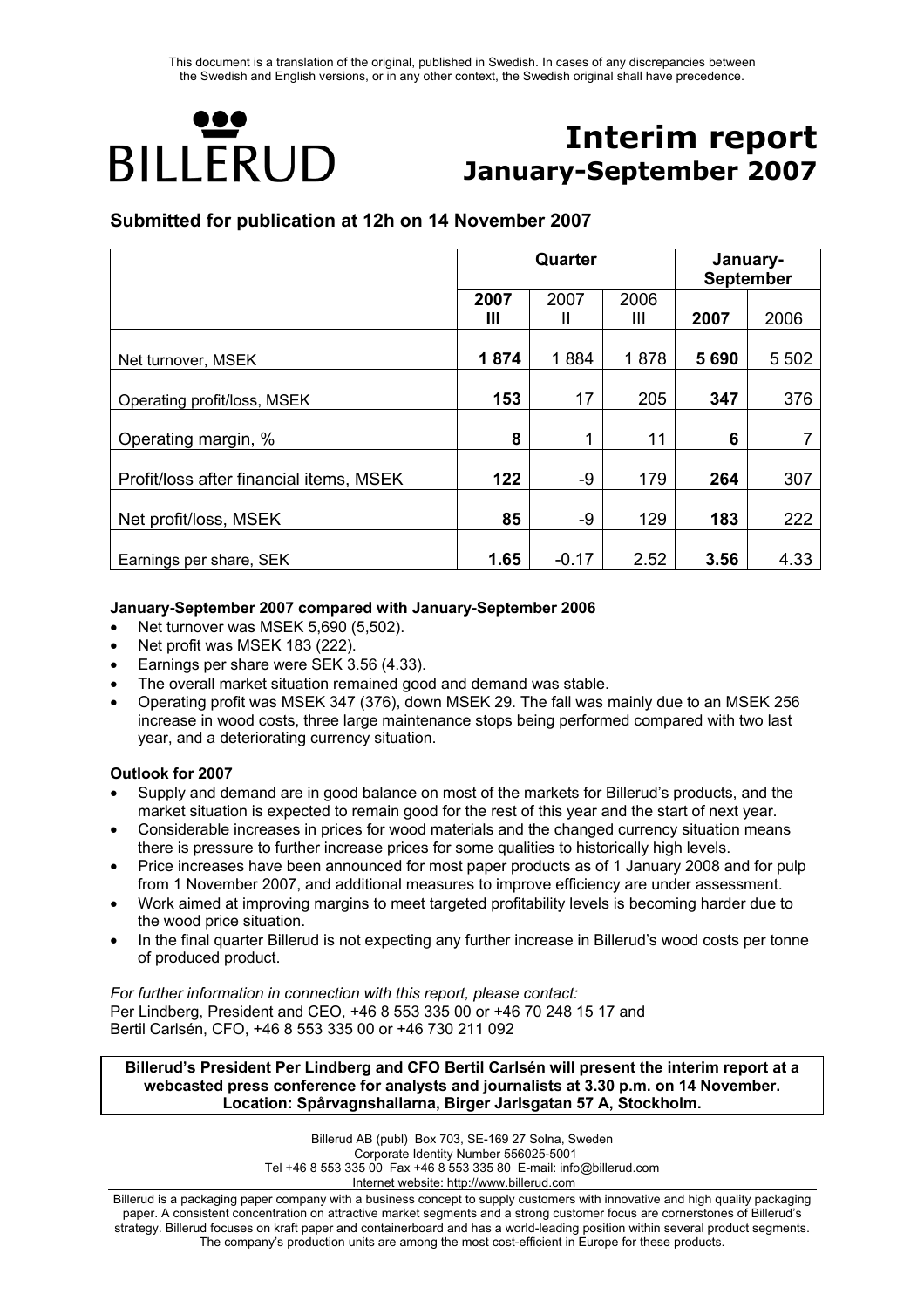## **Billerud Group**

#### **Market**

The order situation remained good for most of Billerud's packaging paper and for market pulp. Price increases announced in the first half of the year have now been implemented. New products were launched during the quarter to match new customer requirements and to deliver improved production efficiency for our customers and our customers' customers. The new products include Quick-Fill X-run, a sack paper from Billerud's Quick-Fill range that offers improved runability, and MicroWavePac, a packaging paper for frozen microwave meals.

Billerud's total deliveries during the third quarter of 2007 amounted to 318,000 tonnes, down 4% on the second quarter of 2007. Deliveries for the first nine months of 2007 amounted to 992,000 tonnes, down 3% on the same period last year. The decline in both periods is due to lower production caused by more maintenance stops compared to the previous year.

Deliveries of packaging paper during the third quarter amounted to 244,000 tonnes, up 1% on the second quarter of 2007. For the first nine months of 2007 deliveries of packaging paper amounted to 745,000 tonnes, compared with 787,000 tonnes last year. Overall the order situation was stable and positive for all products, except in the MF segment and parts of the MG segment where the order situation deteriorated due to increased supply.

Demand for long-fibre sulphate pulp remained strong. At the end of the third quarter the price for long-fibre sulphate pulp was around USD 830 per tonne. An additional rise to around USD 850 per tonne is expected in the final quarter.

#### **Sales and results**

#### *Third quarter*

Net turnover for the third quarter was MSEK 1,874, down 1% on the second quarter, mainly due to lower delivery volumes. Stocks climbed to a normal level during the quarter.

The operating profit was MSEK 153, an increase of MSEK 136 on the previous quarter, mainly due to only one maintenance stop being performed in the third quarter whereas two were carried out in the second quarter. Production disruptions associated with the stop at the Gruvön mill in the second quarter also had an impact on production in the third quarter.

See page 5 for comments on the earnings performances of each business area.

Net financial items were MSEK -31. The profit after financial items was MSEK 122 and net profit was MSEK 85.

#### *January-September*

Net turnover was MSEK 5,690, up 3% on the same period in 2006. The increase was due to higher prices.

Operating profit was MSEK 347, down MSEK 29 or 8% compared with the same period last year. So far this year maintenance stops have been performed at all three Swedish mills, while only two stops (Skärblacka and Karlsborg) were completed at this stage last year. This affects comparisons regarding fixed costs, volumes and the product mix and to a certain extent variable costs.

The difference was mainly due to the following components (MSEK):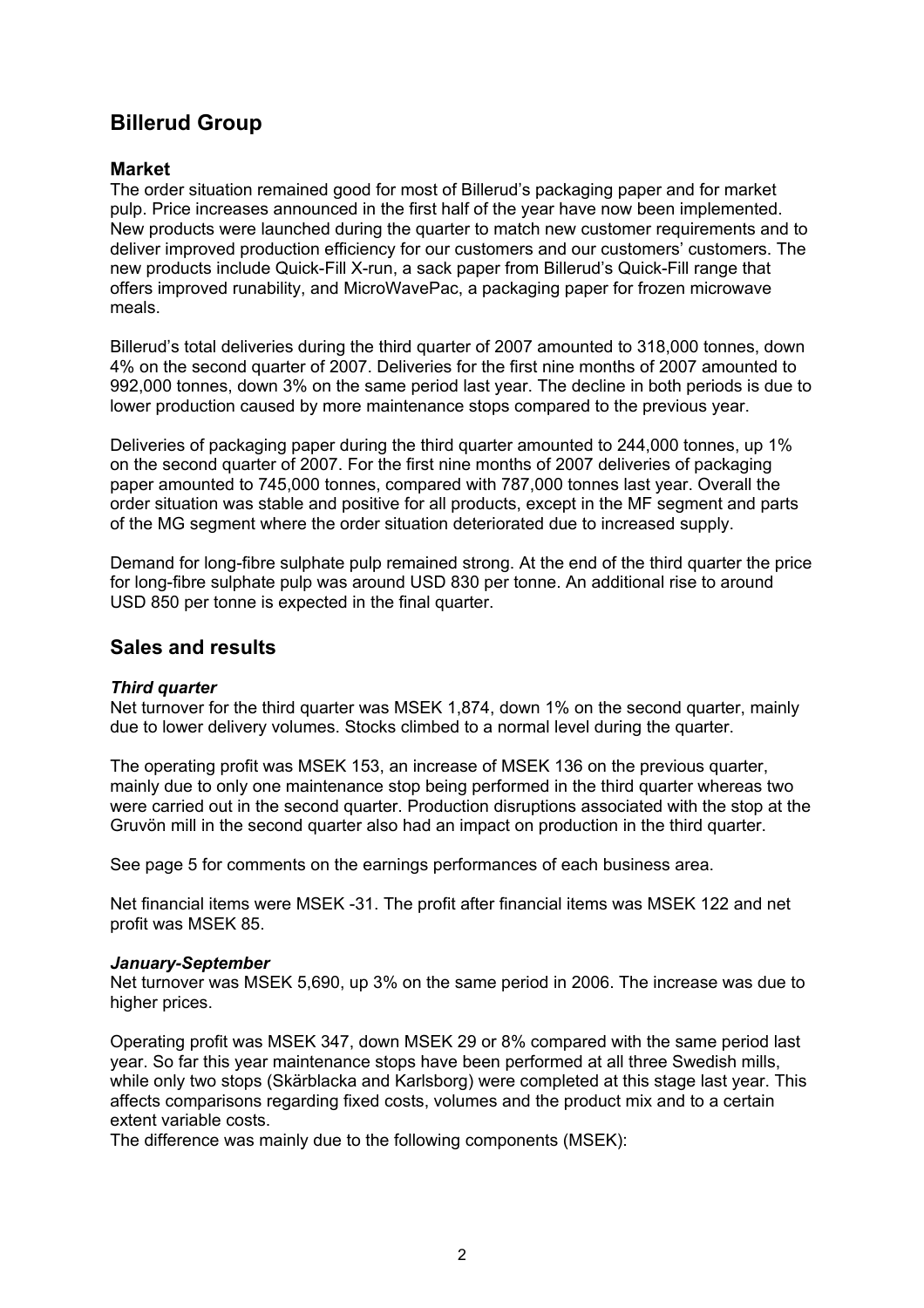|                                                        | 1-06   | $2 - 06$ | $Q$ 1-07/ $Q$ $Q$ 2-07/ $Q$ $Q$ 3-07/ $Q$ 3-<br>06 | Jan-Sep<br>07/ Jan-<br>Sep 06 |
|--------------------------------------------------------|--------|----------|----------------------------------------------------|-------------------------------|
| Delivery and production volumes, including product mix |        | -40      | +5                                                 | $-35$                         |
| Sales prices (in respective sales currency)            | $+183$ | $+199$   | $+163$                                             | $+545$                        |
| Change in variable costs                               | -25    | $-80$    | $-144$                                             | $-249$                        |
| Change in fixed costs                                  | +4     | $-96$    | -5                                                 | $-97$                         |
| Change in depreciation                                 | -6     |          | -                                                  | $-14$                         |
| Effects of exchange rate changes, including hedging    | -43    | $-66$    | $-70$                                              | $-179$                        |
| Total change in earnings                               | $+113$ | -90      | $-52$                                              | $-29$                         |

The negative deviation in volumes and product mix of MSEK -35 is the net outcome of a positive deviation in the customer mix and a negative deviation in volume and product mixes. The increase in variable costs is mainly due to higher costs for wood materials (MSEK 256) and for chemicals (MSEK 5). The average price of wood in the first nine months of 2007 was 19% higher than the average price in the final quarter of 2006. Increased variable costs were compensated to some extent by a fall of MSEK 61 in costs for electricity and energy. Fixed costs rose mainly because of higher maintenance costs, primarily for the maintenance stop at Gruvön in 2007. There was no maintenance stop at Gruvön in 2006.

Net financial items were MSEK -83, down MSEK 14, due to higher interest rates.

The estimated tax cost was MSEK 81, representing a tax rate of 31%.

#### **Significant risks and uncertainties**

Billerud's products are generally dependent on the business cycle in terms of both price development and delivery volumes. The Group is exposed to changes in currency exchange rates because most of the revenues are invoiced in foreign currency while costs are incurred in SEK.

Billerud does not own forest and purchases wood materials at market rates from a few major suppliers. The price of wood has risen as shortages have occurred.

To meet growing competition for wood, Billerud has formed Billerud Skog AB whose role will be supply raw materials to Billerud's mills.

The wood purchasing department is now being strengthened with resources so that during the final quarter of 2007 it can handle a larger number of suppliers in future. At present reinforcement is focused on the purchasing organisation in northern Sweden and the import market.

For an analysis of business sensitivity and further details of risks, see pages 46-48 of Billerud's 2006 Annual Report.

As previously announced, Billerud has received a letter from the Swedish Environmental Protection Agency announcing its assessment that Billerud has not met the requirements in the prescribed period for reporting of emission rights utilised in 2006. The Agency has notified Billerud that there will be an administrative charge of MSEK 19. Billerud's position is that a penalty of MSEK 19 is neither proportionate nor backed by law. The Agency has not commented further. A financial provision for this issue has not been charged to results for the period.

#### **Transactions with related parties**

No transactions have been carried out between Billerud and related parties that would significantly affect the position and results of the company.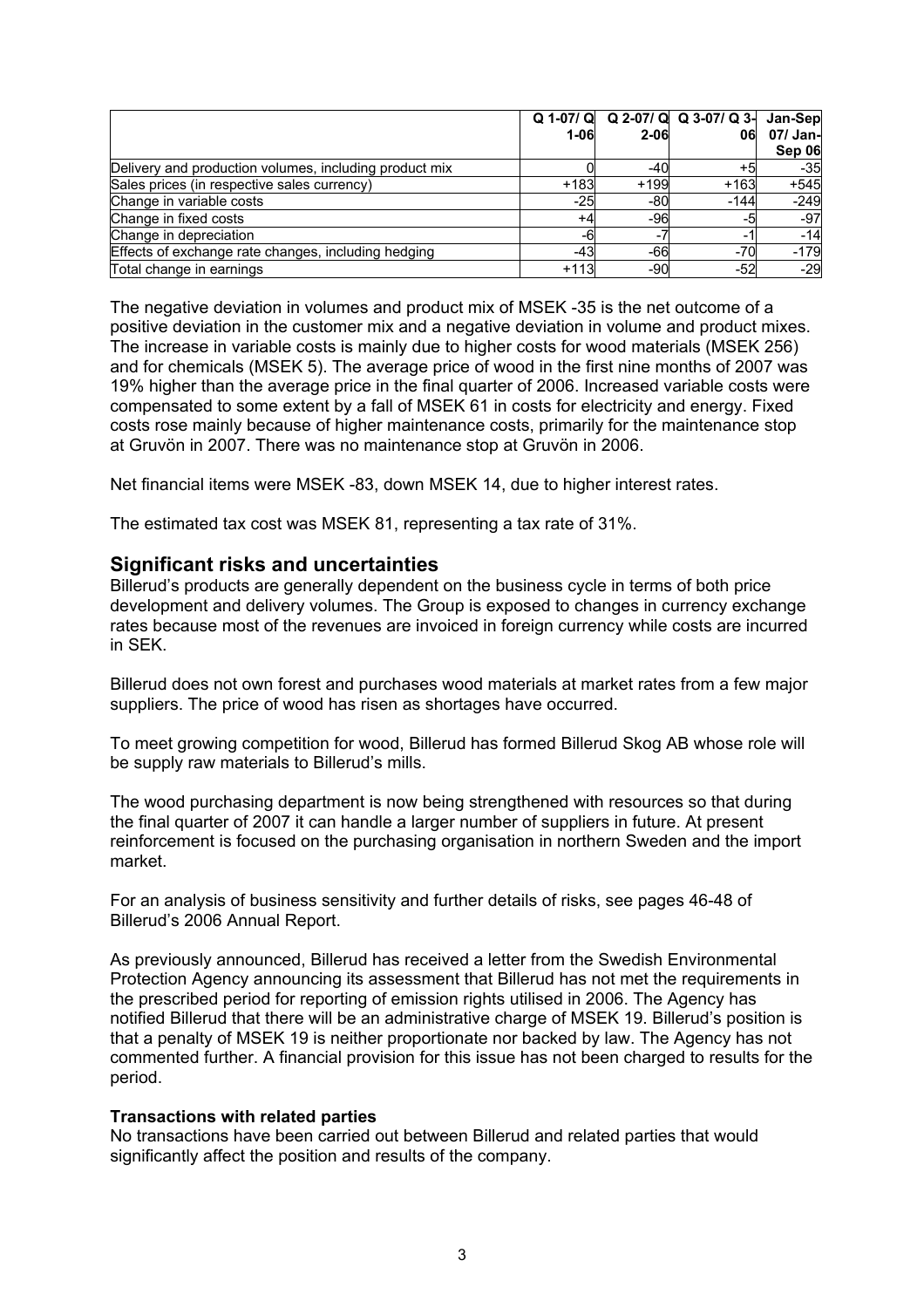#### **Currency hedging**

In the first nine months of 2007 net flows were hedged at the following rates: EUR/SEK 9.20 (9.47), USD/SEK 7.00 (7.49), GBP/SEK 13.53 (13.48) and DKK/SEK 1.23 (1.26). Currency hedging had an overall positive effect on profits of MSEK 3 (74) (compared with if no hedging had been performed).

Billerud's outstanding currency contracts as of 30 September 2007 had a market value of MSEK 56 (23). The share of contracts corresponding to accounts receivable affected results during period. Other contracts had a market value of MSEK 41 (5).

The hedged amount of currency flows and exchange rate for SEK in relation to EUR, USD and GBP are shown in the table below. DKK accounts for just 0.7% of total hedged flows and is therefore not included in the table.

**Hedged amount of currency flows and exchange rate for SEK in relation to EUR, USD and GBP** 

| <b>Currency</b> |                          | Oct-Decl<br>2007 | Jan-March<br>2008 | Apr-Sep<br>2008 | Total |
|-----------------|--------------------------|------------------|-------------------|-----------------|-------|
| <b>EUR</b>      | Proportion of total flow | 94%              | 73%               | 35%             | 59%   |
|                 | Rate                     | 9.20             | 9.29              | 9.33            | 9.26  |
| <b>USD</b>      | Proportion of total flow | 94%              | 59%               | 14%             | 45%   |
|                 | Rate                     | 6.84             | 6.78              | 6.83            | 6.82  |
| <b>GBP</b>      | Proportion of total flow | 90%              | 55%               | 13%             | 44%   |
|                 | lrate                    | 13.51            | 13.55             | 13.48           | 13.51 |

As of 15 October 2007, Billerud has hedged around 51% of estimated net flows in EUR over 12 months, around 39% of estimated net flows in USD over 12 months, around 35% of estimated net flows in GBP over 12 months and around 38% of estimated net flows in DKK over 12 months.

#### **Investments and capital employed**

Gross investment amounted to MSEK 463 (486).

Depreciation for the first nine months of 2007 amounted to MSEK 360 (346).

Billerud's capital employed amounted to MSEK 5,567 as of 30 September 2007, compared with MSEK 5,190 on 31 December 2006.

The return on capital employed over the most recent 12 months was 10%, compared with 11% for the full year 2006. If the effects of currency hedging are not included, the return on capital employed over the most recent 12-month period was 9%. The return on shareholders' equity after tax was 10%.

#### **Cash flow and financial position**

Cash flow from current activities in the first three quarters of 2007 amounted to MSEK 337, compared with MSEK 585 in the same period last year. Lower cash flow was mainly due to reduced earnings and an increase in operating capital because of higher prices and increased wood stocks. Cash flow for investment activities was MSEK -462.

Operating cash flow amounted to MSEK -125, compared with MSEK 113 in the first three quarters of 2006. The dividend for 2006 of SEK 3.50 per share, a total of MSEK 180, was paid in May 2007. Billerud's net debt increased by MSEK 297 in the first nine months of 2007.

On 30 September 2007 interest-bearing net debt amounted to MSEK 2,810, compared with MSEK 2,513 on 31 December 2006 and MSEK 2,562 on 30 September 2006. The Group's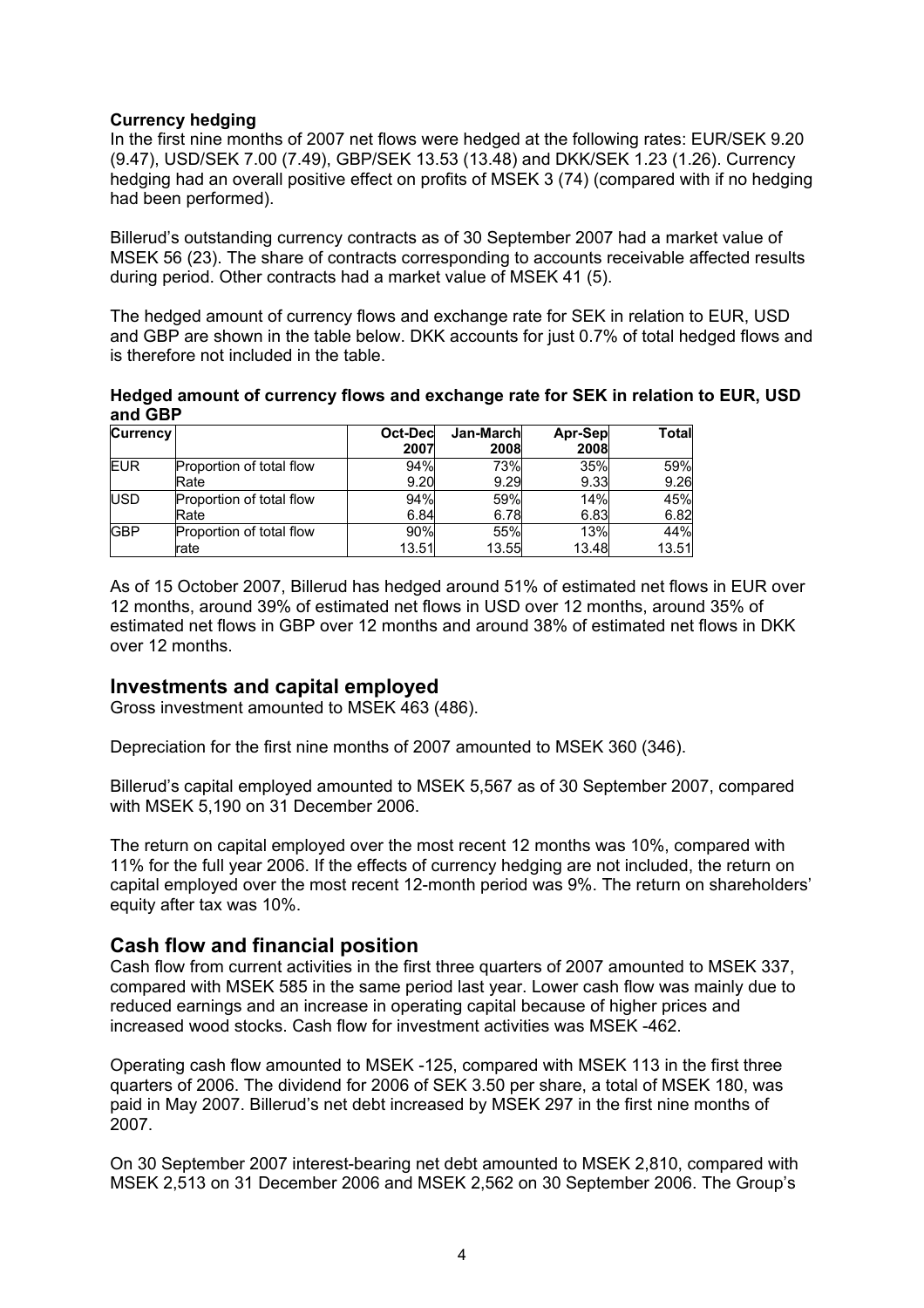net debt/equity ratio at the end of the period was 1.02, compared with 0.94 at the end of 2006 and 0.98 on 30 September 2006. According to Billerud's financial targets, the ratio should be between 0.6 and 0.9.

During the third quarter net debt climbed by MSEK 102 and the net debt/equity ratio was unchanged on the previous quarter.

#### **Cash flow summary**

| <b>MSEK</b> (positive figure indicates a reduction in debt) | Jan-Sep | Jan-Junel | July-Sep | Jan-Sep |
|-------------------------------------------------------------|---------|-----------|----------|---------|
|                                                             | 2007    | 2007      | 2007     | 2006    |
| <b>Current activities</b>                                   | 337     | 301       | 36       | 585     |
| Current net investments, excluding energy projects          | -456    | $-316$    | $-140$   | $-255$  |
| Energy project investments                                  | -6      | -6        |          | $-217$  |
| Operating cash flow                                         | $-125$  | $-21$     | $-104$   | 113     |
| Dividend                                                    | $-180$  | $-180$    |          | $-167$  |
| Other items not affecting cash flow                         |         |           |          | -5      |
| Change in net debt during the period                        | $-297$  | $-195$    | $-102$   | $-59$   |

## **Financing**

Interest-bearing loans as of 30 September 2007 amounted to MSEK 2,888. This includes utilisation of MSEK 135 of a syndicated bank loan (maximum: MSEK 1,800), MSEK 1,682 of bond loans and utilisation of MSEK 1,071 of Billerud's certificate programme (maximum: MSEK 1,500).

#### **Personnel**

The average number of employees during the first three quarters of 2007 was 2,388, a reduction of 87 compared with the same period last year.

#### **Business areas**

Billerud's net turnover and operating profit/loss per business area are reported below. The results of the business areas are reported excluding the effects of currency hedging and, from 2007, excluding the effects on profits of revaluation of accounts receivables in foreign currency and currency effects in connection with payments. These effects are reported on a separate line, Currency hedging etc. The part of currency exposure relating to changes in invoicing rates continues to be included in the results of the business areas. Comparable figures have been adjusted in line with the new definition.

Billerud is monitored and controlled operationally from a business area perspective. This applies for sales, operating profit/loss, product development and market investments. With regard to fixed assets and capital investments a division into business areas with the chosen structure is not possible as the business areas are strongly integrated in terms of production. For accounting purposes and with regard to the definition of business segments in IAS 14, the company will continue to conduct its activities in one business segment.

|                              |                | - - | Net turnover |       |         |                 |                |                 |        | Operating profit |         |        |
|------------------------------|----------------|-----|--------------|-------|---------|-----------------|----------------|-----------------|--------|------------------|---------|--------|
|                              |                |     |              | Jan-  | Jan-    |                 |                |                 |        |                  |         |        |
| <b>MSEK</b>                  | Q <sub>3</sub> | Q2  | %            | Sep   | Sep     | %               | Q <sub>3</sub> | Q2              | $\%$   | Jan-Sep          | Jan-Sep | %      |
|                              | 2007           |     | 2007 change  | 2007  |         | 2006 Change     | 2007           | 2007            | Change | 2007             | 2006    | Change |
| Packaging & Speciality Paper | 969            | 960 |              | 2917  | 2824    |                 | 96             | 17 <sub>1</sub> | 465    | 211              | 259     | $-19$  |
| Packaging Boards             | 546            | 508 |              | 594   | 629     | -2              | 64             | -9              |        | 108              | 117     | -81    |
| <b>Market Pulp</b>           | 360            | 425 | -15          | 1 174 | 029     | 14 <sub>1</sub> | 11             | 16              | -31    | 59               | 23      | 157    |
| Currency hedging etc.        | -1             | -9  |              |       | 20      |                 | -1             | -9              |        |                  | 20      |        |
| Other and eliminations       |                |     |              |       |         |                 | -17            |                 |        | -36              | -43     |        |
| Group total                  | 1 874          | 884 | -1           | 5690  | 5 5 0 2 |                 | 153            | 17.             | 800    | 347              | 376     | -8     |

#### **Net turnover and operating profit**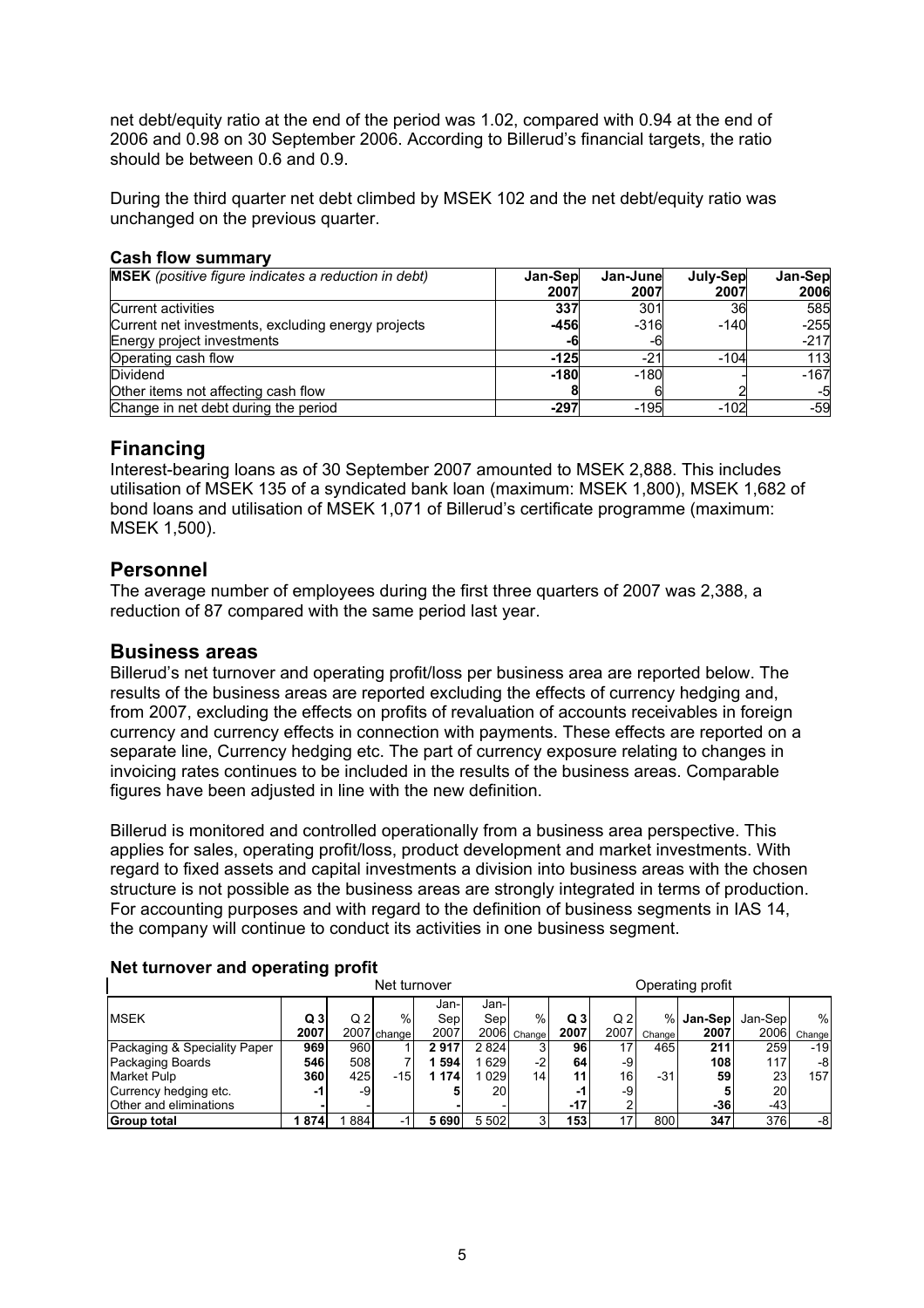#### **Packaging & Speciality Paper**

#### *Third quarter*

The operating profit for the period was MSEK 96. Compared with the second quarter, profit climbed by MSEK 79, mainly due to lower maintenance costs and higher prices. The operating margin was 10%, compared with 2% in the second quarter.

#### *January-September*

Compared with the same period last year, operating profit fell by MSEK 48 or 19% to MSEK 211, because of higher costs mainly for wood and maintenance and negative currency effects which were not fully matched by higher prices.

#### *Market development*

The market for sack paper remains positive with stable order books for both brown and white sack paper. Quick-Fill X-run, a new sack paper, was launched in the third quarter and customer tests showed that a productivity increase in sack conversion of up to 20% was possible. For MG and MF kraft paper the market situation remains good within the medical, steel, interleaving and release liner segments. For MF paper and MG paper within bags and Flexible packaging the market is good although there were signs of weakening during the quarter due to increased volumes on the market. To compensate for increased wood costs, price increases of 5-7%, or around EUR 50, have been announced from the start of January for all MF and MG papers, and by around EUR 60 for brown and white sack paper. The packaging development company NINE Total Packaging Partner AB started operations during the quarter. Billerud has a 60% ownership share in the company, with the remaining 40% owned by Swedish design company, No Picnic AB.

#### **Packaging Boards**

#### *Third quarter*

The operating profit was MSEK 64. Compared with the second quarter of 2007, profit increased by MSEK 73, mainly due to lower maintenance costs, but also to higher prices and slightly higher delivery volumes. The operating margin climbed to 12% compared with -2% in the previous quarter.

#### *January-September*

Compared with the same period last year, operating profit fell by MSEK 9 or 8% to MSEK 108, mainly because of reduced deliveries and higher costs, mainly for maintenance and wood, which were not fully matched by higher prices.

#### *Market development*

The market for S/C fluting remains good, with a stable order book. The market for white liner is stable with a reasonably good order book. Price rises of EUR 50 have been announced from the first of September 2007 for S/C fluting. Price rises of 5-8% have been announced for white liner from the first of October 2007.

#### **Market Pulp**

#### *Third quarter*

The operating profit was MSEK 11. Compared with the previous quarter, operating profit fell by MSEK 5, mainly due to lower delivery volumes, higher wood costs and a weaker USD exchange rate.

#### *January-September*

Operating profit increased by MSEK 36, compared with the same period last year. Higher volumes and improved prices exceeded higher costs.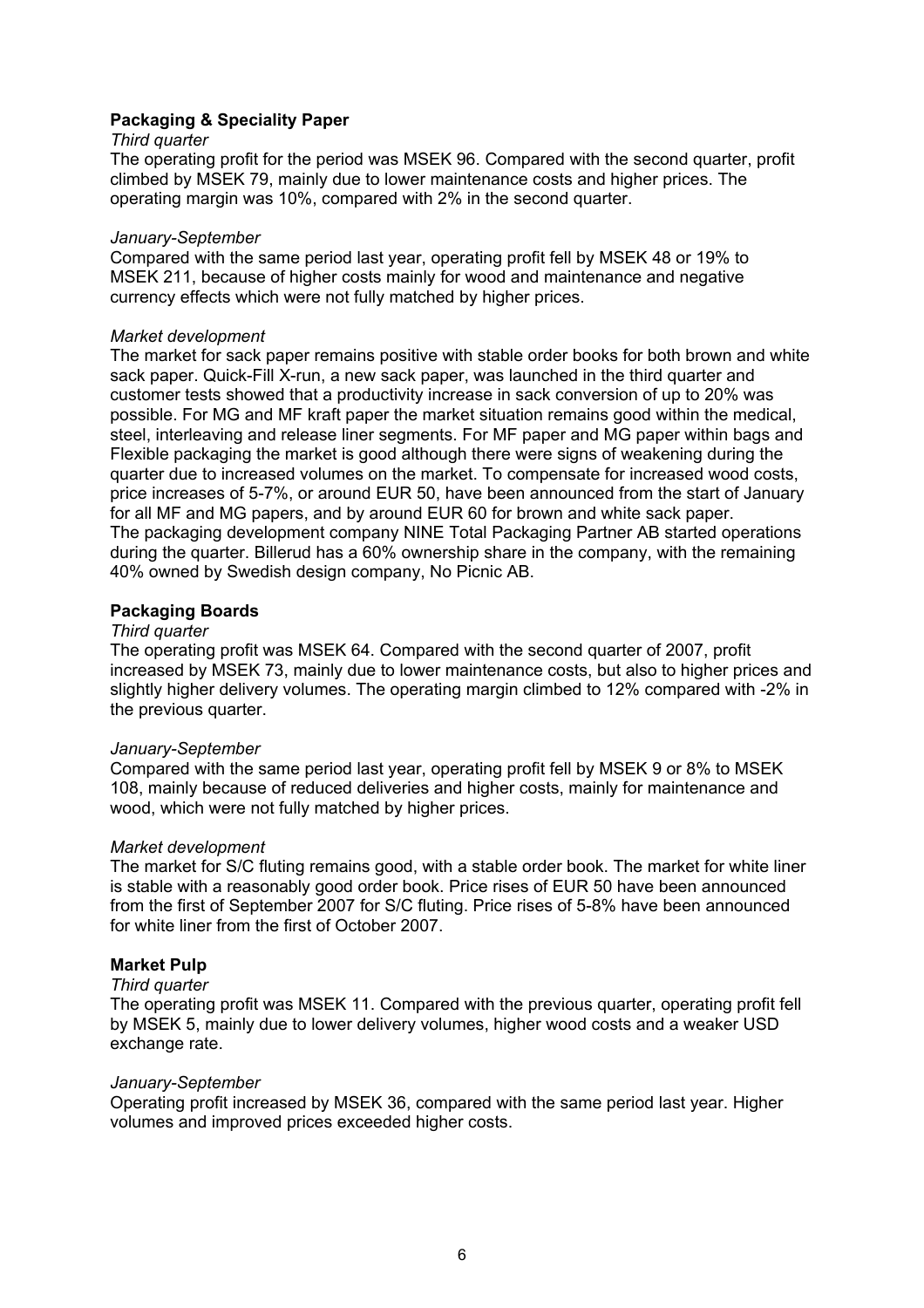#### *Market development*

Demand is expected to remain strong on the pulp market during the next quarter and in the start of 2008. At the start of 2007 the price for long-fibre sulphate pulp was USD 730 per tonne. The price rose to around USD 830 per tonne during the third quarter. A further rise to USD 850 per tonne has been announced from 1 November.

#### **Parent company**

Billerud AB includes the Gruvön mill, the sales organisation for the Nordic markets and markets outside Europe, and head office staff.

Net turnover in the first nine months of 2007 amounted to MSEK 2,480 (2,455). The operating profit was MSEK 72 (178), a fall of MSEK 106 compared with last year, mainly due to lower delivery volumes and higher maintenance costs caused by the maintenance stop at Gruvön in the second quarter. There was no maintenance stop at Gruvön in 2006.

The parent company hedges both its own net currency flows, and those of the Group. The parent company's results include the results of hedging which also cover flows for the rest of the Group. This result amounted to MSEK 3 (74).

Investment in fixed assets excluding shares amounted to MSEK 266 (217). The average number of employees was 1,083 (1,151). Liquid assets and current investments amounted to MSEK 174 (460). Fixed assets decreased by MSEK 389 compared with 30 September 2006 mainly due to repaid loans within the Group. Increased accounts receivables (MSEK 472) compared with last year are due to the parent company taking over this item from the Swedish mills.

## **Long-term incentive scheme (LTIP 2007)**

The 2007 AGM agreed to introduce a long-term incentive scheme for Billerud and a related transfer of shareholdings. The scheme comprises a share matching programme for all employees involving so-called matching shares, and an incentive scheme with so-called performance shares for senior executives and other key individuals within the Billerud Group. The main purpose of the incentive scheme is to strengthen Billerud's ability to retain and motivate staff. The scheme aims to help Billerud achieve its financial targets and comes into effect as previous schemes come to an end. The purpose of the performance share scheme is to encourage senior executives and other key individuals, whose activities have a direct impact on Billerud's earnings, profitability and growth in value, by linking their interests and perspective with those of the company's shareholders.

In addition to continued employment at Billerud, the option to buy performance shares is linked to financial performance. In 2007 this means that Billerud's operating margin remains between 7 and 11% and is above certain comparable companies. In 2008 Billerud's operating margin must remain between 8 and 12% and be above certain comparable companies. In 2007-2009 overall Billerud's total return to shareholders shall exceed the total return for certain comparable paper industries in the Nordic region.

Within the framework of the scheme, Billerud's employees bought 58,527 shares at a price per share of SEK 104.50 from Billerud during May 2007. An additional maximum 134,002 shares may be acquired during the remaining period of the scheme. The expected outcome is 78,543 shares. This estimate is based on forecast staff turnover and expected utilisation.

The cost of the scheme in accordance with IFRS is calculated at MSEK 6. For the period January-September 2007 earnings were affected by MSEK 0.7.

For further information about the scheme see the press release dated 26 March 2007.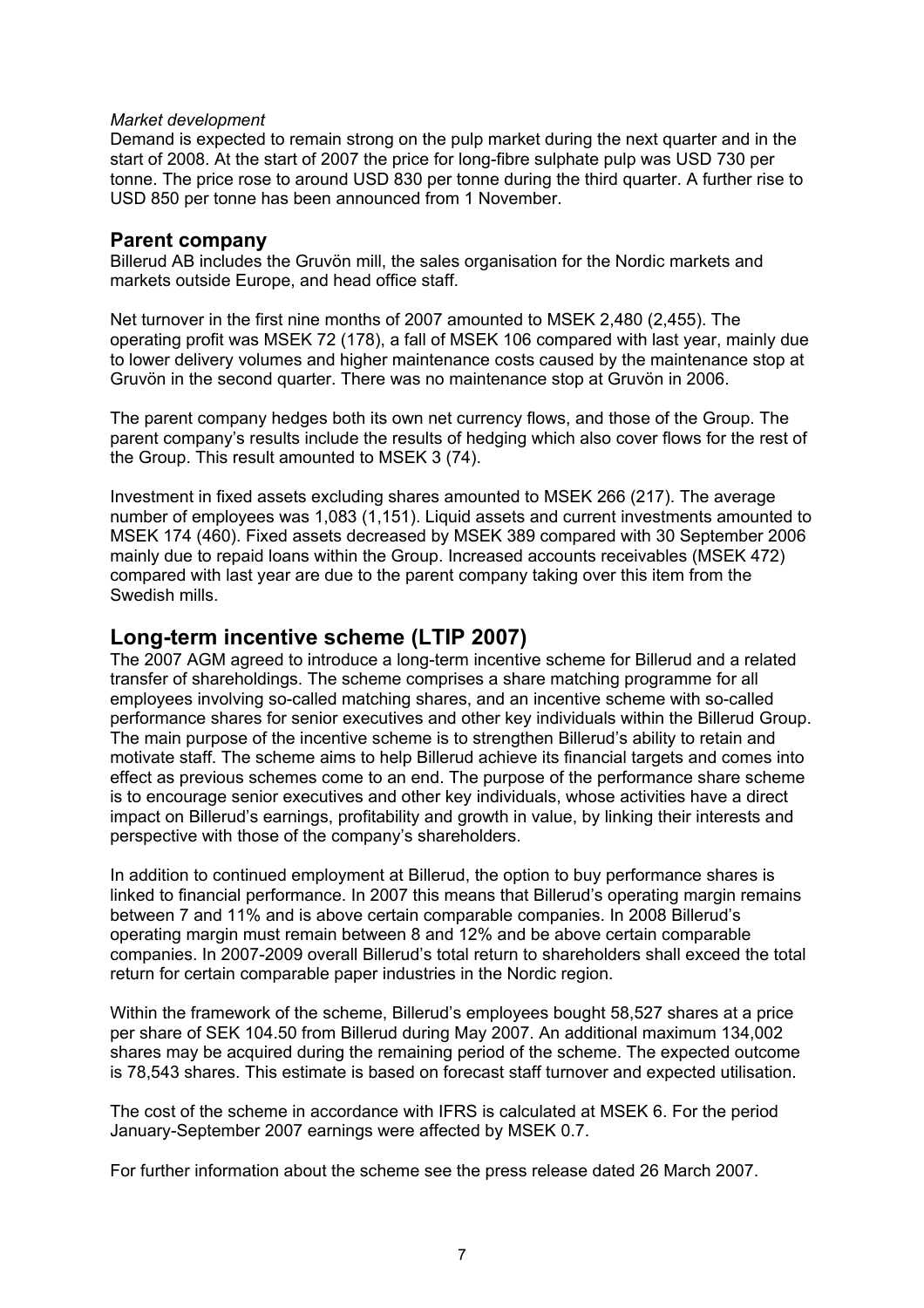## **Cost reduction measures**

#### **Energy programme and long-term supply agreement**

Since the autumn 2004 Billerud has been implementing measures to increase its own energy production and thus reduce energy costs. The investment in energy projects includes new steam turbines for back-pressure and the rebuild of bark boilers at all three Swedish mills and new electricity supply for the Gruvön mill. The total investment sum is MSEK 1,090. The bark boilers were taken into operation at the end of 2005 and the steam turbines were taken into operation in 2006. Some optimisation of electricity generation remains to be performed, but the majority of the project was completed at the start of 2007.

Annual savings before depreciation from the projects, compared with no investment, are in excess of the target of MSEK 250. The effects of the energy projects on Billerud's energy costs for 2007 compared with 2006 are expected to produce savings of around MSEK 90. Depreciation will increase by around MSEK 50 because of the programme.

The investments enable Billerud to generate around 0.9 TWh of electricity from its own production process out of a total requirement of 1.6 TWh. The remainder is currently purchased on the electricity market, with prices hedged for the coming 6 months approximately.

In May Billerud signed a ten-year fixed-price agreement for electricity supplies with Vattenfall. The agreement covers basic power of around 0.4 TWh per year for the period 2008 to 2017. Due to the agreement, Billerud has secured more than 80% of electricity requirements in a satisfactory manner with a balance between internal production and long-term supply agreements. The remainder will be purchased on spot markets or be covered by ongoing energy efficiency improvements.

#### **Organisation**

On 8 June 2005 the Board decided to implement a project entitled "Billerud 2007" concerning changes to Billerud's organisation. This will include a reduction of 450 full-time jobs. The proposed staff changes affect all four of the Group's mills; Gruvön, Karlsborg and Skärblacka in Sweden and Beetham in the UK. Staff reductions have now been mostly completed through early retirement.

The programme will reduce annual costs by at least MSEK 250 compared with cost levels in 2004. Implementation started in 2005, and is proceeding largely according to plan. The programme for Skärblacka and Karlsborg was completed at the end of 2006. At Gruvön and Beetham the programme was agreed and negotiations were concluded during the second quarter. Provisions have been adjusted for the remaining costs of the "Billerud 2007" project, which led to a difference of MSEK 27 that was resolved during the second quarter. As of 30 September 2007, 92% of the targeted savings of MSEK 250 had been realised. The full effect on earnings should be noted in the final quarter of 2007.

#### **Process efficiency and further measures to improve efficiency**

The Billerud 2007 project was followed by a programme entitled "One Billerud" aimed at continuing work on improving efficiency and introducing shared master-class processes within purchasing, order management, production, control and sales. During the quarter work started aimed at identifying additional measures to improve efficiency and reduce Billerud's wood consumption. This work includes a review of wood consumption figures, recipes and product specifications, the production mix and further opportunities for rationalisation within operations.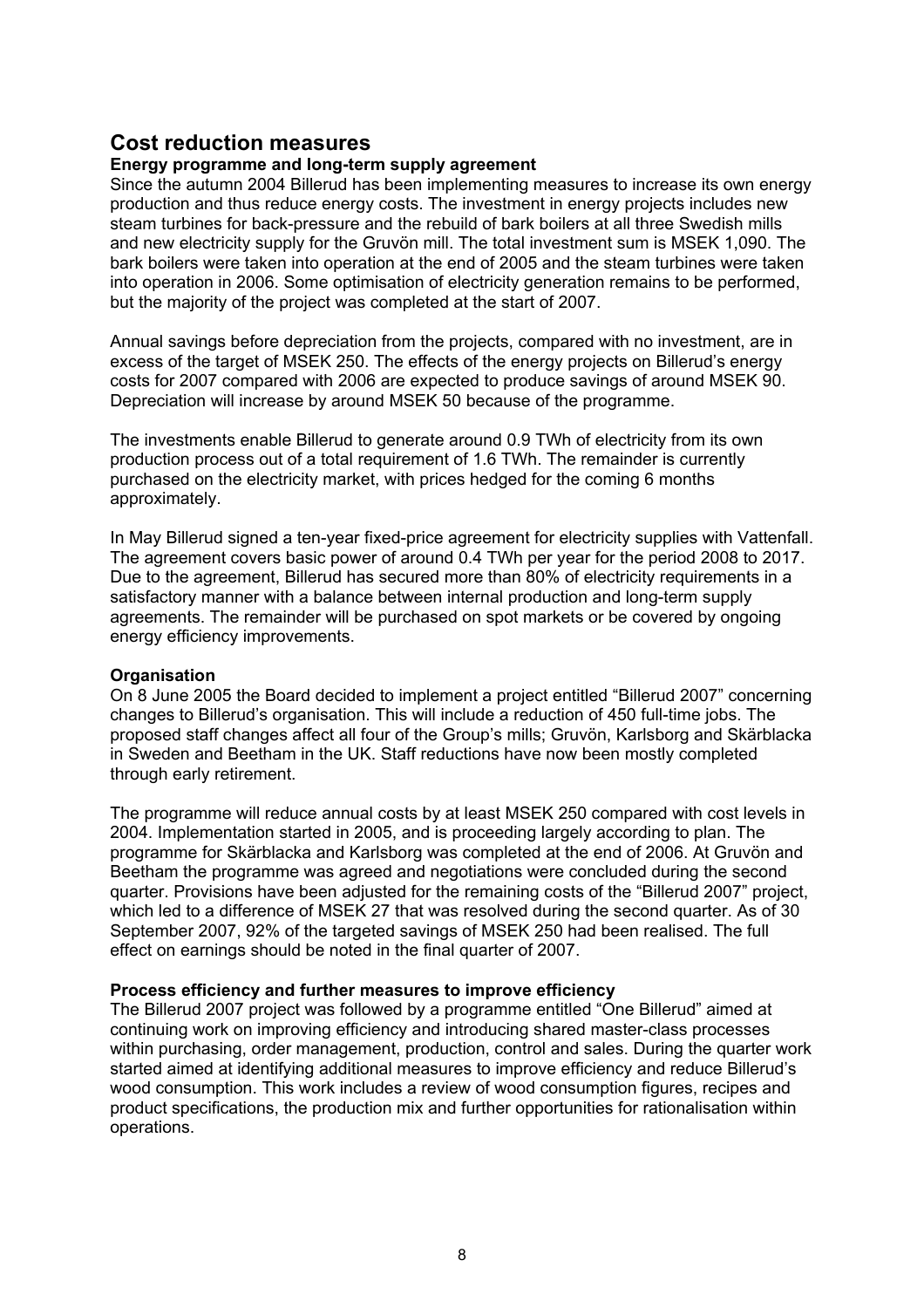## **Largest shareholders**

From this quarter, information about the largest shareholders and distribution of shares is available only from the company's website, www.billerud.com

## **Distribution of shares**

As of 30 September 2007 the distribution of shares was as follows:

| Registered amount of shares             | 53 343 043  |
|-----------------------------------------|-------------|
| Bought-back shares in company ownership | - 1 851 473 |
| Shares on the market                    | 51 491 570  |

Since the end of 2004 there have been no share buy backs.

As of 22 May, 58,527 shares owned by the company were transferred to employees of the company within the framework of LTIP 2007 as approved by the AGM. Following the transfer, the company owns 1,851,473 of its own shares.

During the first quarter there were two new share issues connected to the exercising of convertible debentures. This resulted in the issue of 63,423 new shares, taking the registered total number of shares to 53,343,043. The convertible scheme for employees ended on 20 June 2007 and no further convertible debt instruments remain outstanding.

## **Annual General Meeting 2008**

**The nominations committee** for the 2008 AGM has been appointed. More information is available at www.billerud.com. The meeting will take place at Aula Magna, Stockholms universitet at 4 p.m. on 29 April 2008.

## **Outlook**

Supply and demand are in good balance on most of the markets for Billerud's products, and the market situation is expected to remain good for the rest of this year and the start of next year.

Considerable increases in prices for wood materials and the changed currency situation means there is pressure to further increase prices for some qualities to historically high levels.

Price increases have been announced for most paper products as of 1 January 2008 and for pulp from 1 November 2007, and additional measures to improve efficiency are under assessment.

Work aimed at improving margins to meet targeted profitability levels is becoming harder due to the wood price situation.

In the final quarter Billerud is not expecting any further increase in Billerud's wood costs per tonne of produced product.

Stockholm, Sweden 14 November 2007 Billerud AB (publ)

*The Board of Directors*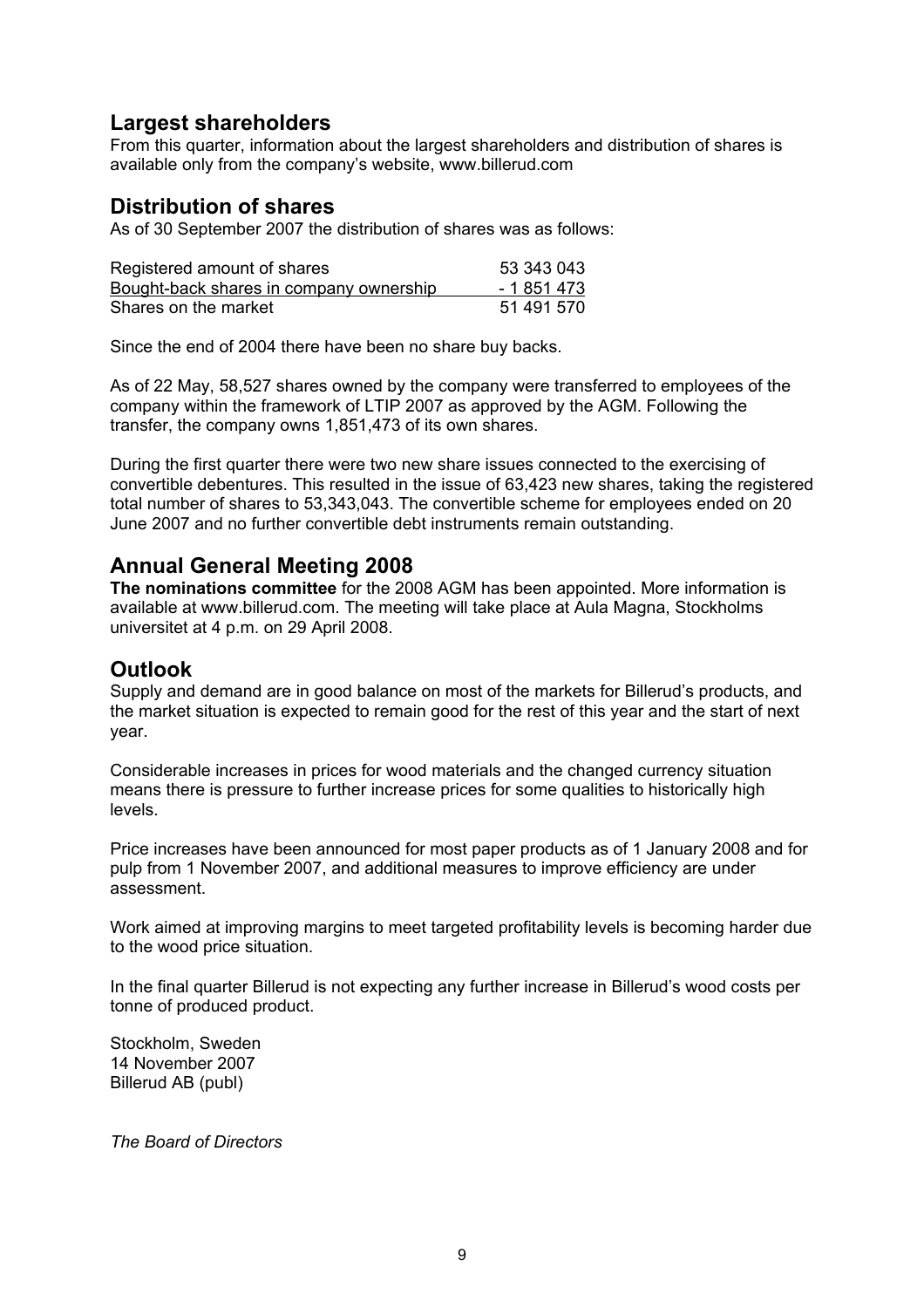#### **Auditors' report**

#### *Introduction*

We have conducted a review of the financial interim information for Billerud AB at 30 September 2007 and of the nine-month-period ending on that date. The Board of Directors and the President are responsible for preparing and presenting this interim report in accordance with IAS 34 and the Annual Accounts Act. Our responsibility is to express an opinion on this interim report based on our review.

#### *Focus and scope of the review*

We conducted our review in accordance with the Standard on Review Engagements (SÖG) 2410, Review of Interim Financial Information Performed by the Independent Auditor of the Entity issued by FAR. A review of interim financial information consists of making inquiries, primarily of persons responsible for financial and accounting matters, and applying analytical and other review procedures. A review is substantially less in scope than an audit conducted in accordance with the Standards on Auditing in Sweden RS and other generally accepted auditing practices. The procedures performed in a review do not enable us to obtain a level of assurance that would make us aware of all significant matters that might be identified in an audit. Therefore, the conclusion expressed based on a review does not provide the same level of assurance as a conclusion expressed based on an audit.

#### *Conclusion*

Based on our review, nothing has come to our attention that causes us to believe that the accompanying interim report for the Group, in all material respects, is not prepared in accordance with IAS 34 and the Annual Accounts Act, and the interim report for the Parent Company is not prepared in accordance with the Annual Accounts Act.

Stockholm 14 November 2007

KPMG Bohlins AB

*Caj Nackstad Authorised Public Accountant* 

#### **Future financial reports**

| 2007 financial statement 12 February 2008 |                  |
|-------------------------------------------|------------------|
| First quarter 2008                        | 29 April 2008    |
| Second quarter 2008                       | 24 July 2008     |
| Third quarter 2008                        | 13 November 2008 |

The 2008 Annual General Meeting will be held at 4 p.m. on 29 April 2008 at Aula Magna, Stockholm University.

The information is such that under the Swedish Securities Exchange and Clearing Operations Act, Billerud AB is obligated to publish it.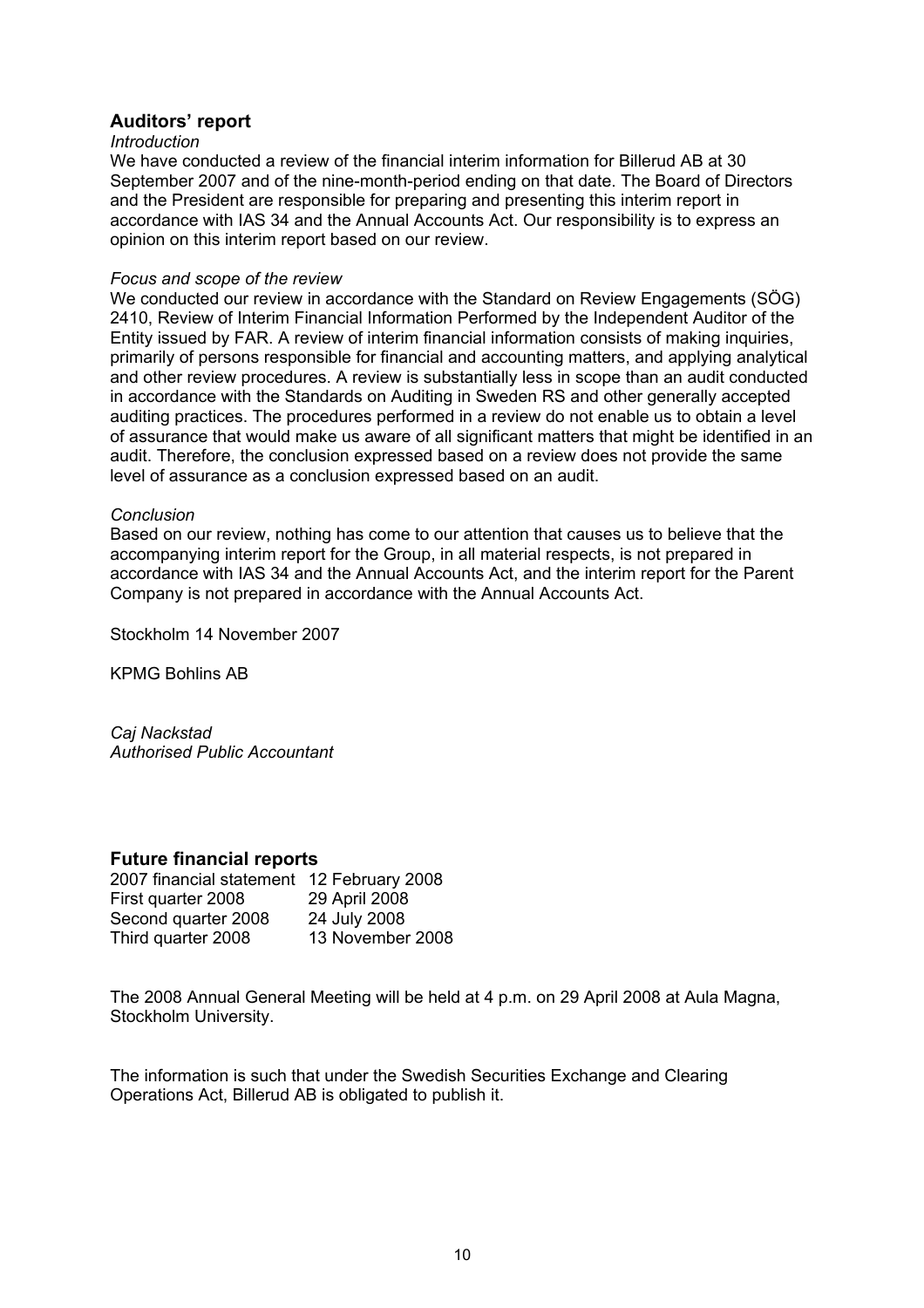#### **Billerud Group Supplement 1 Accounting principles**

The accounts are prepared in accordance with IAS 34 Interim reports and RR 31 Group Interim Reports. Concerning IAS 14 Segment reporting, see the comments on the business areas on page 5 of this report. The same accounting principles used in the most recent annual report have been used in this interim report. For accounting principles and definitions of key figures see the 2006 Annual Report pages 57-67 and page 93.

Additional information about the parent company is included in this interim report in accordance with new rules about regular financial information for listed companies in the Swedish Securities Exchange and Clearing Operations Act and new rules about interim reports in the Annual Accounts Act.

| <b>MSEK</b><br>July-<br>Apr-<br>Jan-<br>July-<br>Jan-<br>Jan-<br>Jan-<br>March<br>Sep<br><b>Sep</b><br>Sept<br>Dec<br>Sep<br>June<br>2007<br>2007<br>2007<br>2006<br>2007<br>2006<br>2006<br>1874<br>1878<br>7 3 6 9<br>1884<br>1932<br>5690<br>5 5 0 2<br>Net turnover<br>3<br>8<br>12<br>Other income<br>3<br>2<br>1<br>15<br>1877<br>1887<br>1934<br>1879<br>5698<br>5514<br>7 3 8 4<br><b>Operating income</b><br>$-778$<br>$-2318$<br>$-3114$<br>Raw materials and consumables<br>-905<br>$-773$<br>$-764$<br>-2 442<br>$-62$<br>$-16$<br>16<br>94<br>1<br>$-15$<br>28<br>Change in stock<br>$-585$<br>$-536$<br>$-1611$<br>$-1479$<br>$-1974$<br>$-490$<br>$-476$<br>Other external expenses<br>$-303$<br>$-329$<br>$-321$<br>$-303$<br>$-953$<br>$-980$<br>$-1306$<br>Staff expenses<br>$-119$<br>$-121$<br>$-120$<br>$-118$<br>$-360$<br>$-346$<br>$-466$<br>Depreciation<br>$-1$<br>$\mathbf 0$<br>0<br>$\mathbf 0$<br>0<br>$\mathbf 0$<br>Profit share from associated companies<br>-1<br>$-1724$<br>$-5351$<br>$-1870$<br>$-1757$<br>$-1674$<br>$-5138$<br>$-6832$<br><b>Operating expenses</b><br><b>Operating profit</b><br>153<br>347<br>17<br>177<br>205<br>376<br>552<br>$-31$<br>$-26$<br><b>Financial items</b><br>$-26$<br>$-26$<br>$-83$<br>$-95$<br>-69<br><b>Profit after financial items</b><br>151<br>264<br>307<br>122<br>-9<br>179<br>457<br>Tax<br>$-37$<br>$-50$<br>$-81$<br>$-85$<br>0<br>-44<br>$-145$<br>129<br>85<br>-9<br>107<br>183<br>222<br>312<br>Net profit for the period<br>Earnings per share, SEK<br>1,65<br>$-0,17$<br>2,08<br>2,52<br>3,56<br>4,33<br>6,08<br>Earnings per share after full<br>conversion, SEK<br>1,65<br>2,07<br>2,51<br>4,32<br>6,07<br>$-0,17$<br>3,56<br>31 Dec<br><b>Balance Sheet, MSEK</b><br>30 Sep<br>30 Sep<br>30 June 31 March<br>2007<br>2007<br>2006<br>2007<br>2006<br><b>Fixed assets</b><br>5632<br>5476<br>5618<br>5 5 4 7<br>5 5 3 9<br>872<br>730<br>742<br>767<br>727<br>Stocks<br>1 3 7 3<br>1 2 2 7<br>1 4 0 2<br>1 3 0 4<br>1 2 0 1<br>Accounts receivable<br>345<br>317<br>280<br>159<br>283<br>Other current assets<br>251<br>425<br>575<br>Cash, bank balances and short-term investments<br>641<br>443<br>8 4 7 3<br>8 3 9 1<br>8 3 5 2<br><b>Total assets</b><br>8 4 6 7<br>8 1 9 3<br>2 6 4 3<br>2678<br>2 7 5 7<br>2618<br>2 7 3 0<br>Shareholders' equity<br>2791<br>Interest-bearing liabilities<br>2888<br>3 0 4 3<br>2 9 64<br>2836<br>159<br>170<br>164<br>Interest-bearing provisions, pensions<br>173<br>167<br>53<br>179<br>86<br>126<br>148<br>Non-interest-bearing provisions<br>1 2 3 7<br>1 1 2 0<br>1 2 3 5<br>1 2 2 5<br>Deferred tax liabilities<br>1 1 9 9<br>567<br>653<br>580<br>567<br>591<br>Accounts payable<br>798<br>619<br>789<br>727<br>596<br>Other, non-interest-bearing liabilities<br>8 3 9 1<br>8 4 6 7<br>Total shareholders' equity, provisions and liabilities<br>8 4 7 3<br>8 3 5 2<br>8 1 9 3<br>Specification of change in equity, MSEK<br>Jan-Sep<br>Jan-Sep<br>Jan-June Jan-March<br>Full year<br>2007<br>2006<br>2007<br>2007<br>2006<br>2 6 7 8<br>2 5 2 6<br>2678<br>2678<br>Opening equity<br>2 5 2 6<br>Profit/loss for the period<br>183<br>222<br>98<br>107<br>312<br>31<br>A Market value of financial instruments in accordance<br>63<br>35<br>$-64$<br>6<br>with IAS 39 used in hedge reserve<br>$-167$<br>Dividend<br>$-180$<br>$-180$<br>$-167$<br>Convertible loan converted into shares<br>7<br>2<br>7<br>3<br>7<br>6<br>Sale of own shares, incentive scheme<br>6<br>3<br>$\overline{\mathbf{c}}$<br>Translation difference in shareholders' equity<br>0<br>0<br>-2<br>2 7 5 7<br>2 7 3 0<br>2618<br>2643<br>2 6 7 8<br><b>Closing equity</b> | <b>Profit and Loss Account</b> | 3 months |  | 9 months | <b>Full year</b> |
|----------------------------------------------------------------------------------------------------------------------------------------------------------------------------------------------------------------------------------------------------------------------------------------------------------------------------------------------------------------------------------------------------------------------------------------------------------------------------------------------------------------------------------------------------------------------------------------------------------------------------------------------------------------------------------------------------------------------------------------------------------------------------------------------------------------------------------------------------------------------------------------------------------------------------------------------------------------------------------------------------------------------------------------------------------------------------------------------------------------------------------------------------------------------------------------------------------------------------------------------------------------------------------------------------------------------------------------------------------------------------------------------------------------------------------------------------------------------------------------------------------------------------------------------------------------------------------------------------------------------------------------------------------------------------------------------------------------------------------------------------------------------------------------------------------------------------------------------------------------------------------------------------------------------------------------------------------------------------------------------------------------------------------------------------------------------------------------------------------------------------------------------------------------------------------------------------------------------------------------------------------------------------------------------------------------------------------------------------------------------------------------------------------------------------------------------------------------------------------------------------------------------------------------------------------------------------------------------------------------------------------------------------------------------------------------------------------------------------------------------------------------------------------------------------------------------------------------------------------------------------------------------------------------------------------------------------------------------------------------------------------------------------------------------------------------------------------------------------------------------------------------------------------------------------------------------------------------------------------------------------------------------------------------------------------------------------------------------------------------------------------------------------------------------------------------------------------------------------------------------------------------------------------------------------------------------------------------------------------------------------------------------------------------------------------------------|--------------------------------|----------|--|----------|------------------|
|                                                                                                                                                                                                                                                                                                                                                                                                                                                                                                                                                                                                                                                                                                                                                                                                                                                                                                                                                                                                                                                                                                                                                                                                                                                                                                                                                                                                                                                                                                                                                                                                                                                                                                                                                                                                                                                                                                                                                                                                                                                                                                                                                                                                                                                                                                                                                                                                                                                                                                                                                                                                                                                                                                                                                                                                                                                                                                                                                                                                                                                                                                                                                                                                                                                                                                                                                                                                                                                                                                                                                                                                                                                                                              |                                |          |  |          |                  |
|                                                                                                                                                                                                                                                                                                                                                                                                                                                                                                                                                                                                                                                                                                                                                                                                                                                                                                                                                                                                                                                                                                                                                                                                                                                                                                                                                                                                                                                                                                                                                                                                                                                                                                                                                                                                                                                                                                                                                                                                                                                                                                                                                                                                                                                                                                                                                                                                                                                                                                                                                                                                                                                                                                                                                                                                                                                                                                                                                                                                                                                                                                                                                                                                                                                                                                                                                                                                                                                                                                                                                                                                                                                                                              |                                |          |  |          |                  |
|                                                                                                                                                                                                                                                                                                                                                                                                                                                                                                                                                                                                                                                                                                                                                                                                                                                                                                                                                                                                                                                                                                                                                                                                                                                                                                                                                                                                                                                                                                                                                                                                                                                                                                                                                                                                                                                                                                                                                                                                                                                                                                                                                                                                                                                                                                                                                                                                                                                                                                                                                                                                                                                                                                                                                                                                                                                                                                                                                                                                                                                                                                                                                                                                                                                                                                                                                                                                                                                                                                                                                                                                                                                                                              |                                |          |  |          |                  |
|                                                                                                                                                                                                                                                                                                                                                                                                                                                                                                                                                                                                                                                                                                                                                                                                                                                                                                                                                                                                                                                                                                                                                                                                                                                                                                                                                                                                                                                                                                                                                                                                                                                                                                                                                                                                                                                                                                                                                                                                                                                                                                                                                                                                                                                                                                                                                                                                                                                                                                                                                                                                                                                                                                                                                                                                                                                                                                                                                                                                                                                                                                                                                                                                                                                                                                                                                                                                                                                                                                                                                                                                                                                                                              |                                |          |  |          |                  |
|                                                                                                                                                                                                                                                                                                                                                                                                                                                                                                                                                                                                                                                                                                                                                                                                                                                                                                                                                                                                                                                                                                                                                                                                                                                                                                                                                                                                                                                                                                                                                                                                                                                                                                                                                                                                                                                                                                                                                                                                                                                                                                                                                                                                                                                                                                                                                                                                                                                                                                                                                                                                                                                                                                                                                                                                                                                                                                                                                                                                                                                                                                                                                                                                                                                                                                                                                                                                                                                                                                                                                                                                                                                                                              |                                |          |  |          |                  |
|                                                                                                                                                                                                                                                                                                                                                                                                                                                                                                                                                                                                                                                                                                                                                                                                                                                                                                                                                                                                                                                                                                                                                                                                                                                                                                                                                                                                                                                                                                                                                                                                                                                                                                                                                                                                                                                                                                                                                                                                                                                                                                                                                                                                                                                                                                                                                                                                                                                                                                                                                                                                                                                                                                                                                                                                                                                                                                                                                                                                                                                                                                                                                                                                                                                                                                                                                                                                                                                                                                                                                                                                                                                                                              |                                |          |  |          |                  |
|                                                                                                                                                                                                                                                                                                                                                                                                                                                                                                                                                                                                                                                                                                                                                                                                                                                                                                                                                                                                                                                                                                                                                                                                                                                                                                                                                                                                                                                                                                                                                                                                                                                                                                                                                                                                                                                                                                                                                                                                                                                                                                                                                                                                                                                                                                                                                                                                                                                                                                                                                                                                                                                                                                                                                                                                                                                                                                                                                                                                                                                                                                                                                                                                                                                                                                                                                                                                                                                                                                                                                                                                                                                                                              |                                |          |  |          |                  |
|                                                                                                                                                                                                                                                                                                                                                                                                                                                                                                                                                                                                                                                                                                                                                                                                                                                                                                                                                                                                                                                                                                                                                                                                                                                                                                                                                                                                                                                                                                                                                                                                                                                                                                                                                                                                                                                                                                                                                                                                                                                                                                                                                                                                                                                                                                                                                                                                                                                                                                                                                                                                                                                                                                                                                                                                                                                                                                                                                                                                                                                                                                                                                                                                                                                                                                                                                                                                                                                                                                                                                                                                                                                                                              |                                |          |  |          |                  |
|                                                                                                                                                                                                                                                                                                                                                                                                                                                                                                                                                                                                                                                                                                                                                                                                                                                                                                                                                                                                                                                                                                                                                                                                                                                                                                                                                                                                                                                                                                                                                                                                                                                                                                                                                                                                                                                                                                                                                                                                                                                                                                                                                                                                                                                                                                                                                                                                                                                                                                                                                                                                                                                                                                                                                                                                                                                                                                                                                                                                                                                                                                                                                                                                                                                                                                                                                                                                                                                                                                                                                                                                                                                                                              |                                |          |  |          |                  |
|                                                                                                                                                                                                                                                                                                                                                                                                                                                                                                                                                                                                                                                                                                                                                                                                                                                                                                                                                                                                                                                                                                                                                                                                                                                                                                                                                                                                                                                                                                                                                                                                                                                                                                                                                                                                                                                                                                                                                                                                                                                                                                                                                                                                                                                                                                                                                                                                                                                                                                                                                                                                                                                                                                                                                                                                                                                                                                                                                                                                                                                                                                                                                                                                                                                                                                                                                                                                                                                                                                                                                                                                                                                                                              |                                |          |  |          |                  |
|                                                                                                                                                                                                                                                                                                                                                                                                                                                                                                                                                                                                                                                                                                                                                                                                                                                                                                                                                                                                                                                                                                                                                                                                                                                                                                                                                                                                                                                                                                                                                                                                                                                                                                                                                                                                                                                                                                                                                                                                                                                                                                                                                                                                                                                                                                                                                                                                                                                                                                                                                                                                                                                                                                                                                                                                                                                                                                                                                                                                                                                                                                                                                                                                                                                                                                                                                                                                                                                                                                                                                                                                                                                                                              |                                |          |  |          |                  |
|                                                                                                                                                                                                                                                                                                                                                                                                                                                                                                                                                                                                                                                                                                                                                                                                                                                                                                                                                                                                                                                                                                                                                                                                                                                                                                                                                                                                                                                                                                                                                                                                                                                                                                                                                                                                                                                                                                                                                                                                                                                                                                                                                                                                                                                                                                                                                                                                                                                                                                                                                                                                                                                                                                                                                                                                                                                                                                                                                                                                                                                                                                                                                                                                                                                                                                                                                                                                                                                                                                                                                                                                                                                                                              |                                |          |  |          |                  |
|                                                                                                                                                                                                                                                                                                                                                                                                                                                                                                                                                                                                                                                                                                                                                                                                                                                                                                                                                                                                                                                                                                                                                                                                                                                                                                                                                                                                                                                                                                                                                                                                                                                                                                                                                                                                                                                                                                                                                                                                                                                                                                                                                                                                                                                                                                                                                                                                                                                                                                                                                                                                                                                                                                                                                                                                                                                                                                                                                                                                                                                                                                                                                                                                                                                                                                                                                                                                                                                                                                                                                                                                                                                                                              |                                |          |  |          |                  |
|                                                                                                                                                                                                                                                                                                                                                                                                                                                                                                                                                                                                                                                                                                                                                                                                                                                                                                                                                                                                                                                                                                                                                                                                                                                                                                                                                                                                                                                                                                                                                                                                                                                                                                                                                                                                                                                                                                                                                                                                                                                                                                                                                                                                                                                                                                                                                                                                                                                                                                                                                                                                                                                                                                                                                                                                                                                                                                                                                                                                                                                                                                                                                                                                                                                                                                                                                                                                                                                                                                                                                                                                                                                                                              |                                |          |  |          |                  |
|                                                                                                                                                                                                                                                                                                                                                                                                                                                                                                                                                                                                                                                                                                                                                                                                                                                                                                                                                                                                                                                                                                                                                                                                                                                                                                                                                                                                                                                                                                                                                                                                                                                                                                                                                                                                                                                                                                                                                                                                                                                                                                                                                                                                                                                                                                                                                                                                                                                                                                                                                                                                                                                                                                                                                                                                                                                                                                                                                                                                                                                                                                                                                                                                                                                                                                                                                                                                                                                                                                                                                                                                                                                                                              |                                |          |  |          |                  |
|                                                                                                                                                                                                                                                                                                                                                                                                                                                                                                                                                                                                                                                                                                                                                                                                                                                                                                                                                                                                                                                                                                                                                                                                                                                                                                                                                                                                                                                                                                                                                                                                                                                                                                                                                                                                                                                                                                                                                                                                                                                                                                                                                                                                                                                                                                                                                                                                                                                                                                                                                                                                                                                                                                                                                                                                                                                                                                                                                                                                                                                                                                                                                                                                                                                                                                                                                                                                                                                                                                                                                                                                                                                                                              |                                |          |  |          |                  |
|                                                                                                                                                                                                                                                                                                                                                                                                                                                                                                                                                                                                                                                                                                                                                                                                                                                                                                                                                                                                                                                                                                                                                                                                                                                                                                                                                                                                                                                                                                                                                                                                                                                                                                                                                                                                                                                                                                                                                                                                                                                                                                                                                                                                                                                                                                                                                                                                                                                                                                                                                                                                                                                                                                                                                                                                                                                                                                                                                                                                                                                                                                                                                                                                                                                                                                                                                                                                                                                                                                                                                                                                                                                                                              |                                |          |  |          |                  |
|                                                                                                                                                                                                                                                                                                                                                                                                                                                                                                                                                                                                                                                                                                                                                                                                                                                                                                                                                                                                                                                                                                                                                                                                                                                                                                                                                                                                                                                                                                                                                                                                                                                                                                                                                                                                                                                                                                                                                                                                                                                                                                                                                                                                                                                                                                                                                                                                                                                                                                                                                                                                                                                                                                                                                                                                                                                                                                                                                                                                                                                                                                                                                                                                                                                                                                                                                                                                                                                                                                                                                                                                                                                                                              |                                |          |  |          |                  |
|                                                                                                                                                                                                                                                                                                                                                                                                                                                                                                                                                                                                                                                                                                                                                                                                                                                                                                                                                                                                                                                                                                                                                                                                                                                                                                                                                                                                                                                                                                                                                                                                                                                                                                                                                                                                                                                                                                                                                                                                                                                                                                                                                                                                                                                                                                                                                                                                                                                                                                                                                                                                                                                                                                                                                                                                                                                                                                                                                                                                                                                                                                                                                                                                                                                                                                                                                                                                                                                                                                                                                                                                                                                                                              |                                |          |  |          |                  |
|                                                                                                                                                                                                                                                                                                                                                                                                                                                                                                                                                                                                                                                                                                                                                                                                                                                                                                                                                                                                                                                                                                                                                                                                                                                                                                                                                                                                                                                                                                                                                                                                                                                                                                                                                                                                                                                                                                                                                                                                                                                                                                                                                                                                                                                                                                                                                                                                                                                                                                                                                                                                                                                                                                                                                                                                                                                                                                                                                                                                                                                                                                                                                                                                                                                                                                                                                                                                                                                                                                                                                                                                                                                                                              |                                |          |  |          |                  |
|                                                                                                                                                                                                                                                                                                                                                                                                                                                                                                                                                                                                                                                                                                                                                                                                                                                                                                                                                                                                                                                                                                                                                                                                                                                                                                                                                                                                                                                                                                                                                                                                                                                                                                                                                                                                                                                                                                                                                                                                                                                                                                                                                                                                                                                                                                                                                                                                                                                                                                                                                                                                                                                                                                                                                                                                                                                                                                                                                                                                                                                                                                                                                                                                                                                                                                                                                                                                                                                                                                                                                                                                                                                                                              |                                |          |  |          |                  |
|                                                                                                                                                                                                                                                                                                                                                                                                                                                                                                                                                                                                                                                                                                                                                                                                                                                                                                                                                                                                                                                                                                                                                                                                                                                                                                                                                                                                                                                                                                                                                                                                                                                                                                                                                                                                                                                                                                                                                                                                                                                                                                                                                                                                                                                                                                                                                                                                                                                                                                                                                                                                                                                                                                                                                                                                                                                                                                                                                                                                                                                                                                                                                                                                                                                                                                                                                                                                                                                                                                                                                                                                                                                                                              |                                |          |  |          |                  |
|                                                                                                                                                                                                                                                                                                                                                                                                                                                                                                                                                                                                                                                                                                                                                                                                                                                                                                                                                                                                                                                                                                                                                                                                                                                                                                                                                                                                                                                                                                                                                                                                                                                                                                                                                                                                                                                                                                                                                                                                                                                                                                                                                                                                                                                                                                                                                                                                                                                                                                                                                                                                                                                                                                                                                                                                                                                                                                                                                                                                                                                                                                                                                                                                                                                                                                                                                                                                                                                                                                                                                                                                                                                                                              |                                |          |  |          |                  |
|                                                                                                                                                                                                                                                                                                                                                                                                                                                                                                                                                                                                                                                                                                                                                                                                                                                                                                                                                                                                                                                                                                                                                                                                                                                                                                                                                                                                                                                                                                                                                                                                                                                                                                                                                                                                                                                                                                                                                                                                                                                                                                                                                                                                                                                                                                                                                                                                                                                                                                                                                                                                                                                                                                                                                                                                                                                                                                                                                                                                                                                                                                                                                                                                                                                                                                                                                                                                                                                                                                                                                                                                                                                                                              |                                |          |  |          |                  |
|                                                                                                                                                                                                                                                                                                                                                                                                                                                                                                                                                                                                                                                                                                                                                                                                                                                                                                                                                                                                                                                                                                                                                                                                                                                                                                                                                                                                                                                                                                                                                                                                                                                                                                                                                                                                                                                                                                                                                                                                                                                                                                                                                                                                                                                                                                                                                                                                                                                                                                                                                                                                                                                                                                                                                                                                                                                                                                                                                                                                                                                                                                                                                                                                                                                                                                                                                                                                                                                                                                                                                                                                                                                                                              |                                |          |  |          |                  |
|                                                                                                                                                                                                                                                                                                                                                                                                                                                                                                                                                                                                                                                                                                                                                                                                                                                                                                                                                                                                                                                                                                                                                                                                                                                                                                                                                                                                                                                                                                                                                                                                                                                                                                                                                                                                                                                                                                                                                                                                                                                                                                                                                                                                                                                                                                                                                                                                                                                                                                                                                                                                                                                                                                                                                                                                                                                                                                                                                                                                                                                                                                                                                                                                                                                                                                                                                                                                                                                                                                                                                                                                                                                                                              |                                |          |  |          |                  |
|                                                                                                                                                                                                                                                                                                                                                                                                                                                                                                                                                                                                                                                                                                                                                                                                                                                                                                                                                                                                                                                                                                                                                                                                                                                                                                                                                                                                                                                                                                                                                                                                                                                                                                                                                                                                                                                                                                                                                                                                                                                                                                                                                                                                                                                                                                                                                                                                                                                                                                                                                                                                                                                                                                                                                                                                                                                                                                                                                                                                                                                                                                                                                                                                                                                                                                                                                                                                                                                                                                                                                                                                                                                                                              |                                |          |  |          |                  |
|                                                                                                                                                                                                                                                                                                                                                                                                                                                                                                                                                                                                                                                                                                                                                                                                                                                                                                                                                                                                                                                                                                                                                                                                                                                                                                                                                                                                                                                                                                                                                                                                                                                                                                                                                                                                                                                                                                                                                                                                                                                                                                                                                                                                                                                                                                                                                                                                                                                                                                                                                                                                                                                                                                                                                                                                                                                                                                                                                                                                                                                                                                                                                                                                                                                                                                                                                                                                                                                                                                                                                                                                                                                                                              |                                |          |  |          |                  |
|                                                                                                                                                                                                                                                                                                                                                                                                                                                                                                                                                                                                                                                                                                                                                                                                                                                                                                                                                                                                                                                                                                                                                                                                                                                                                                                                                                                                                                                                                                                                                                                                                                                                                                                                                                                                                                                                                                                                                                                                                                                                                                                                                                                                                                                                                                                                                                                                                                                                                                                                                                                                                                                                                                                                                                                                                                                                                                                                                                                                                                                                                                                                                                                                                                                                                                                                                                                                                                                                                                                                                                                                                                                                                              |                                |          |  |          |                  |
|                                                                                                                                                                                                                                                                                                                                                                                                                                                                                                                                                                                                                                                                                                                                                                                                                                                                                                                                                                                                                                                                                                                                                                                                                                                                                                                                                                                                                                                                                                                                                                                                                                                                                                                                                                                                                                                                                                                                                                                                                                                                                                                                                                                                                                                                                                                                                                                                                                                                                                                                                                                                                                                                                                                                                                                                                                                                                                                                                                                                                                                                                                                                                                                                                                                                                                                                                                                                                                                                                                                                                                                                                                                                                              |                                |          |  |          |                  |
|                                                                                                                                                                                                                                                                                                                                                                                                                                                                                                                                                                                                                                                                                                                                                                                                                                                                                                                                                                                                                                                                                                                                                                                                                                                                                                                                                                                                                                                                                                                                                                                                                                                                                                                                                                                                                                                                                                                                                                                                                                                                                                                                                                                                                                                                                                                                                                                                                                                                                                                                                                                                                                                                                                                                                                                                                                                                                                                                                                                                                                                                                                                                                                                                                                                                                                                                                                                                                                                                                                                                                                                                                                                                                              |                                |          |  |          |                  |
|                                                                                                                                                                                                                                                                                                                                                                                                                                                                                                                                                                                                                                                                                                                                                                                                                                                                                                                                                                                                                                                                                                                                                                                                                                                                                                                                                                                                                                                                                                                                                                                                                                                                                                                                                                                                                                                                                                                                                                                                                                                                                                                                                                                                                                                                                                                                                                                                                                                                                                                                                                                                                                                                                                                                                                                                                                                                                                                                                                                                                                                                                                                                                                                                                                                                                                                                                                                                                                                                                                                                                                                                                                                                                              |                                |          |  |          |                  |
|                                                                                                                                                                                                                                                                                                                                                                                                                                                                                                                                                                                                                                                                                                                                                                                                                                                                                                                                                                                                                                                                                                                                                                                                                                                                                                                                                                                                                                                                                                                                                                                                                                                                                                                                                                                                                                                                                                                                                                                                                                                                                                                                                                                                                                                                                                                                                                                                                                                                                                                                                                                                                                                                                                                                                                                                                                                                                                                                                                                                                                                                                                                                                                                                                                                                                                                                                                                                                                                                                                                                                                                                                                                                                              |                                |          |  |          |                  |
|                                                                                                                                                                                                                                                                                                                                                                                                                                                                                                                                                                                                                                                                                                                                                                                                                                                                                                                                                                                                                                                                                                                                                                                                                                                                                                                                                                                                                                                                                                                                                                                                                                                                                                                                                                                                                                                                                                                                                                                                                                                                                                                                                                                                                                                                                                                                                                                                                                                                                                                                                                                                                                                                                                                                                                                                                                                                                                                                                                                                                                                                                                                                                                                                                                                                                                                                                                                                                                                                                                                                                                                                                                                                                              |                                |          |  |          |                  |
|                                                                                                                                                                                                                                                                                                                                                                                                                                                                                                                                                                                                                                                                                                                                                                                                                                                                                                                                                                                                                                                                                                                                                                                                                                                                                                                                                                                                                                                                                                                                                                                                                                                                                                                                                                                                                                                                                                                                                                                                                                                                                                                                                                                                                                                                                                                                                                                                                                                                                                                                                                                                                                                                                                                                                                                                                                                                                                                                                                                                                                                                                                                                                                                                                                                                                                                                                                                                                                                                                                                                                                                                                                                                                              |                                |          |  |          |                  |
|                                                                                                                                                                                                                                                                                                                                                                                                                                                                                                                                                                                                                                                                                                                                                                                                                                                                                                                                                                                                                                                                                                                                                                                                                                                                                                                                                                                                                                                                                                                                                                                                                                                                                                                                                                                                                                                                                                                                                                                                                                                                                                                                                                                                                                                                                                                                                                                                                                                                                                                                                                                                                                                                                                                                                                                                                                                                                                                                                                                                                                                                                                                                                                                                                                                                                                                                                                                                                                                                                                                                                                                                                                                                                              |                                |          |  |          |                  |
|                                                                                                                                                                                                                                                                                                                                                                                                                                                                                                                                                                                                                                                                                                                                                                                                                                                                                                                                                                                                                                                                                                                                                                                                                                                                                                                                                                                                                                                                                                                                                                                                                                                                                                                                                                                                                                                                                                                                                                                                                                                                                                                                                                                                                                                                                                                                                                                                                                                                                                                                                                                                                                                                                                                                                                                                                                                                                                                                                                                                                                                                                                                                                                                                                                                                                                                                                                                                                                                                                                                                                                                                                                                                                              |                                |          |  |          |                  |
|                                                                                                                                                                                                                                                                                                                                                                                                                                                                                                                                                                                                                                                                                                                                                                                                                                                                                                                                                                                                                                                                                                                                                                                                                                                                                                                                                                                                                                                                                                                                                                                                                                                                                                                                                                                                                                                                                                                                                                                                                                                                                                                                                                                                                                                                                                                                                                                                                                                                                                                                                                                                                                                                                                                                                                                                                                                                                                                                                                                                                                                                                                                                                                                                                                                                                                                                                                                                                                                                                                                                                                                                                                                                                              |                                |          |  |          |                  |
|                                                                                                                                                                                                                                                                                                                                                                                                                                                                                                                                                                                                                                                                                                                                                                                                                                                                                                                                                                                                                                                                                                                                                                                                                                                                                                                                                                                                                                                                                                                                                                                                                                                                                                                                                                                                                                                                                                                                                                                                                                                                                                                                                                                                                                                                                                                                                                                                                                                                                                                                                                                                                                                                                                                                                                                                                                                                                                                                                                                                                                                                                                                                                                                                                                                                                                                                                                                                                                                                                                                                                                                                                                                                                              |                                |          |  |          |                  |
|                                                                                                                                                                                                                                                                                                                                                                                                                                                                                                                                                                                                                                                                                                                                                                                                                                                                                                                                                                                                                                                                                                                                                                                                                                                                                                                                                                                                                                                                                                                                                                                                                                                                                                                                                                                                                                                                                                                                                                                                                                                                                                                                                                                                                                                                                                                                                                                                                                                                                                                                                                                                                                                                                                                                                                                                                                                                                                                                                                                                                                                                                                                                                                                                                                                                                                                                                                                                                                                                                                                                                                                                                                                                                              |                                |          |  |          |                  |
|                                                                                                                                                                                                                                                                                                                                                                                                                                                                                                                                                                                                                                                                                                                                                                                                                                                                                                                                                                                                                                                                                                                                                                                                                                                                                                                                                                                                                                                                                                                                                                                                                                                                                                                                                                                                                                                                                                                                                                                                                                                                                                                                                                                                                                                                                                                                                                                                                                                                                                                                                                                                                                                                                                                                                                                                                                                                                                                                                                                                                                                                                                                                                                                                                                                                                                                                                                                                                                                                                                                                                                                                                                                                                              |                                |          |  |          |                  |
|                                                                                                                                                                                                                                                                                                                                                                                                                                                                                                                                                                                                                                                                                                                                                                                                                                                                                                                                                                                                                                                                                                                                                                                                                                                                                                                                                                                                                                                                                                                                                                                                                                                                                                                                                                                                                                                                                                                                                                                                                                                                                                                                                                                                                                                                                                                                                                                                                                                                                                                                                                                                                                                                                                                                                                                                                                                                                                                                                                                                                                                                                                                                                                                                                                                                                                                                                                                                                                                                                                                                                                                                                                                                                              |                                |          |  |          |                  |
|                                                                                                                                                                                                                                                                                                                                                                                                                                                                                                                                                                                                                                                                                                                                                                                                                                                                                                                                                                                                                                                                                                                                                                                                                                                                                                                                                                                                                                                                                                                                                                                                                                                                                                                                                                                                                                                                                                                                                                                                                                                                                                                                                                                                                                                                                                                                                                                                                                                                                                                                                                                                                                                                                                                                                                                                                                                                                                                                                                                                                                                                                                                                                                                                                                                                                                                                                                                                                                                                                                                                                                                                                                                                                              |                                |          |  |          |                  |
|                                                                                                                                                                                                                                                                                                                                                                                                                                                                                                                                                                                                                                                                                                                                                                                                                                                                                                                                                                                                                                                                                                                                                                                                                                                                                                                                                                                                                                                                                                                                                                                                                                                                                                                                                                                                                                                                                                                                                                                                                                                                                                                                                                                                                                                                                                                                                                                                                                                                                                                                                                                                                                                                                                                                                                                                                                                                                                                                                                                                                                                                                                                                                                                                                                                                                                                                                                                                                                                                                                                                                                                                                                                                                              |                                |          |  |          |                  |
|                                                                                                                                                                                                                                                                                                                                                                                                                                                                                                                                                                                                                                                                                                                                                                                                                                                                                                                                                                                                                                                                                                                                                                                                                                                                                                                                                                                                                                                                                                                                                                                                                                                                                                                                                                                                                                                                                                                                                                                                                                                                                                                                                                                                                                                                                                                                                                                                                                                                                                                                                                                                                                                                                                                                                                                                                                                                                                                                                                                                                                                                                                                                                                                                                                                                                                                                                                                                                                                                                                                                                                                                                                                                                              |                                |          |  |          |                  |
|                                                                                                                                                                                                                                                                                                                                                                                                                                                                                                                                                                                                                                                                                                                                                                                                                                                                                                                                                                                                                                                                                                                                                                                                                                                                                                                                                                                                                                                                                                                                                                                                                                                                                                                                                                                                                                                                                                                                                                                                                                                                                                                                                                                                                                                                                                                                                                                                                                                                                                                                                                                                                                                                                                                                                                                                                                                                                                                                                                                                                                                                                                                                                                                                                                                                                                                                                                                                                                                                                                                                                                                                                                                                                              |                                |          |  |          |                  |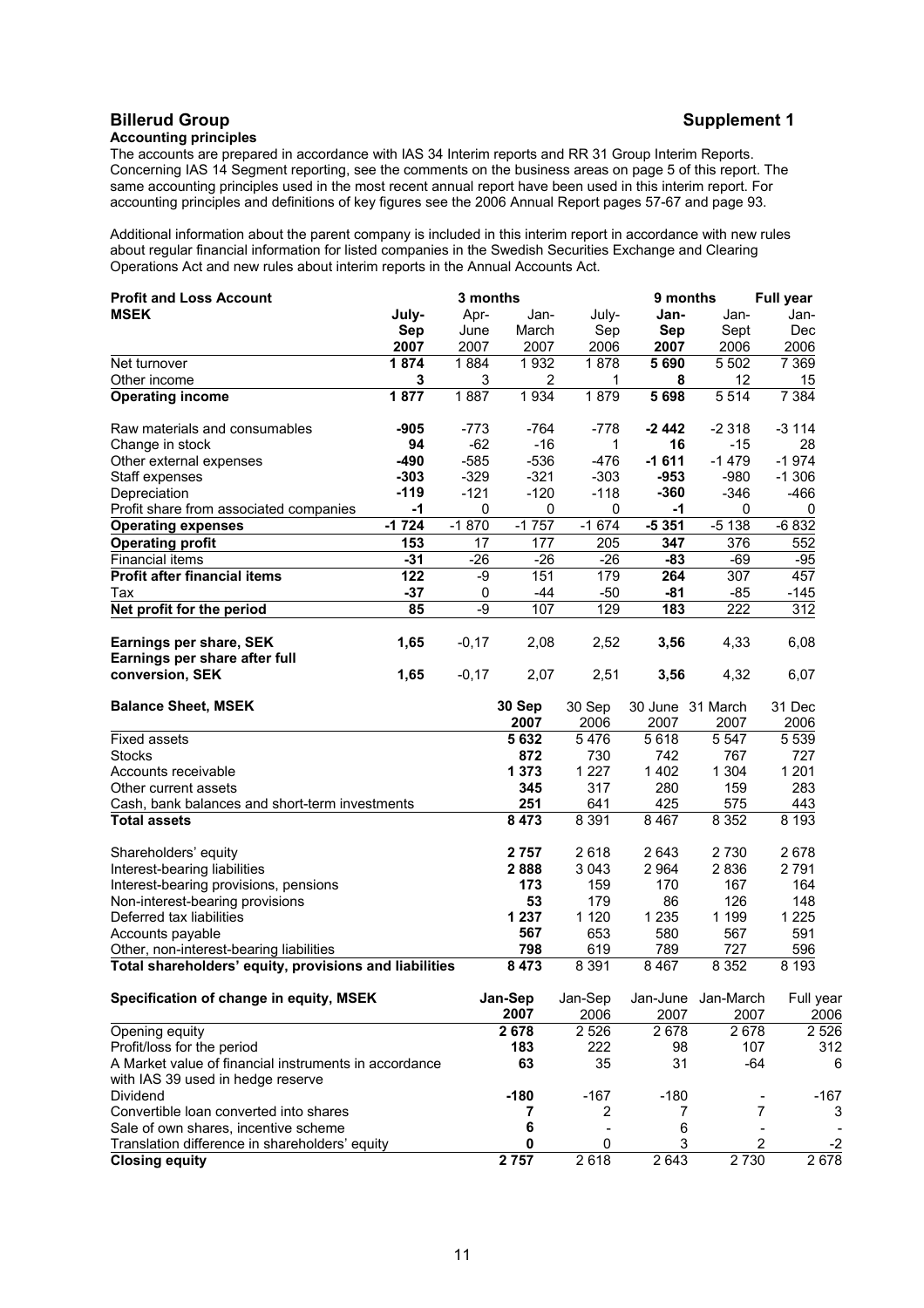| <b>Cash Flow Statement, MSEK</b>              | Jan-Sep | Jan-Sep | July-Sep | Jan-Dec |
|-----------------------------------------------|---------|---------|----------|---------|
|                                               | 2007    | 2006    | 2007     | 2006    |
| Operating surplus, etc. 1)                    | 616     | 557     | 241      | 802     |
| Change in working capital, etc.               | $-201$  | 125     | $-187$   | 42      |
| Net financial items, taxes, etc.              | -78     | -97     | -18      | $-50$   |
| Cash flow from operating activities           | 337     | 585     | 36       | 794     |
| Investment in fixed assets                    | $-463$  | -486    | -140     | -643    |
| Sale of fixed assets                          |         | 14      | 0        | 15      |
| Cash flow from investing activities           | $-462$  | $-472$  | $-140$   | $-628$  |
| Change in interest-bearing debt               | 108     | 513     | -68      | 264     |
| Dividend                                      | $-180$  | -167    |          | $-167$  |
| Sale of own shares, incentive scheme          | 6       |         |          |         |
| Cash flow from financing activities           | -66     | 346     | -68      | 97      |
| Total cash flow (= change in liquid assets)   | $-191$  | 459     | $-172$   | 263     |
| Liquid assets at the beginning of the period  | 443     | 182     | 425      | 182     |
| <b>Translation difference in liquid funds</b> | -1      | 0       | -2       | $-2$    |
| Liquid assets at the end of the period        | 251     | 641     | 251      | 443     |

1) The amount for January-September 2007 includes an operating profit of MSEK 347, returned depreciation of MSEK 360, payment of structural costs of MSEK -95, and an increase in pension liabilities of MSEK 4. The amount for the period January-September 2006 includes the operating profit of MSEK 376, returned depreciation of MSEK 346, payment of structural costs of MSEK -166, and other items of MSEK 1.

| <b>Key indicators</b>                              | Jan-Sep<br>Jan-Sep<br>Jan-June Jan-March |         | Full year |         |                |
|----------------------------------------------------|------------------------------------------|---------|-----------|---------|----------------|
|                                                    | 2007                                     | 2006    | 2007      | 2007    | 2006           |
| Margins                                            |                                          |         |           |         |                |
| Gross margin, %                                    | 12                                       | 13      | 11        | 15      | 14             |
| Operating margin, %                                | 6                                        | 7       | 5         | 9       | $\overline{7}$ |
| Return (rolling 12 months)                         |                                          |         |           |         |                |
| Return on capital employed, %                      | 10                                       | 9       | 11        | 13      | 11             |
| Return on equity, %                                | 10                                       | 11      | 12        | 15      | 12             |
| Return on equity after full conversion, %          | 10                                       | 11      | 12        | 15      | 12             |
| Capital structure at end of period                 |                                          |         |           |         |                |
| Capital employed, MSEK                             | 5 5 6 7                                  | 5180    | 5 3 5 2   | 5 1 5 7 | 5 1 9 0        |
| Shareholders' equity, MSEK                         | 2 7 5 7                                  | 2618    | 2643      | 2 7 3 0 | 2678           |
| Interest-bearing net debt, MSEK                    | 2810                                     | 2 5 6 2 | 2 7 0 8   | 2427    | 2 5 1 3        |
| Net debt/equity ratio, times                       | 1.02                                     | 0.98    | 1.02      | 0.89    | 0.94           |
| Net debt/equity ratio after full conversion, times | 1.02                                     | 0.96    | 1.02      | 0.88    | 0.92           |
| Equity ratio, %                                    | 33                                       | 31      | 31        | 33      | 33             |
| Equity ratio after full conversion, %              | 33                                       | 32      | 31        | 33      | 33             |
| Per share                                          |                                          |         |           |         |                |
| Earnings per share, SEK                            | 3.56                                     | 4.33    | 1.91      | 2.08    | 6.08           |
| Average no. of shares, '000                        | 51 450                                   | 51 349  | 51 430    | 51 401  | 51 351         |
| Earnings per share after full conversion, SEK      | 3.56                                     | 4.32    | 1.91      | 2.07    | 6.07           |
| Average no. of shares, '000                        | 51 490                                   | 51 611  | 51 450    | 51 611  | 51 611         |
| Per share at end of period                         |                                          |         |           |         |                |
| Equity per share, SEK                              | 53.55                                    | 50.97   | 51.33     | 53.08   | 52.12          |
| No. of shares, '000                                | 51 492                                   | 51 357  | 51 492    | 51 433  | 51 370         |
| Equity per share after full conversion, SEK        | 53,47                                    | 51,27   | 51,25     | 53,29   | 52,41          |
| No. of shares, '000                                | 51 570                                   | 51 611  | 51 570    | 51 611  | 51 611         |
| Gross investments, MSEK                            | 463                                      | 486     | 322       | 126     | 643            |
| Average number of employees                        | 2 3 8 8                                  | 2475    | 2389      | 2 3 1 7 | 2476           |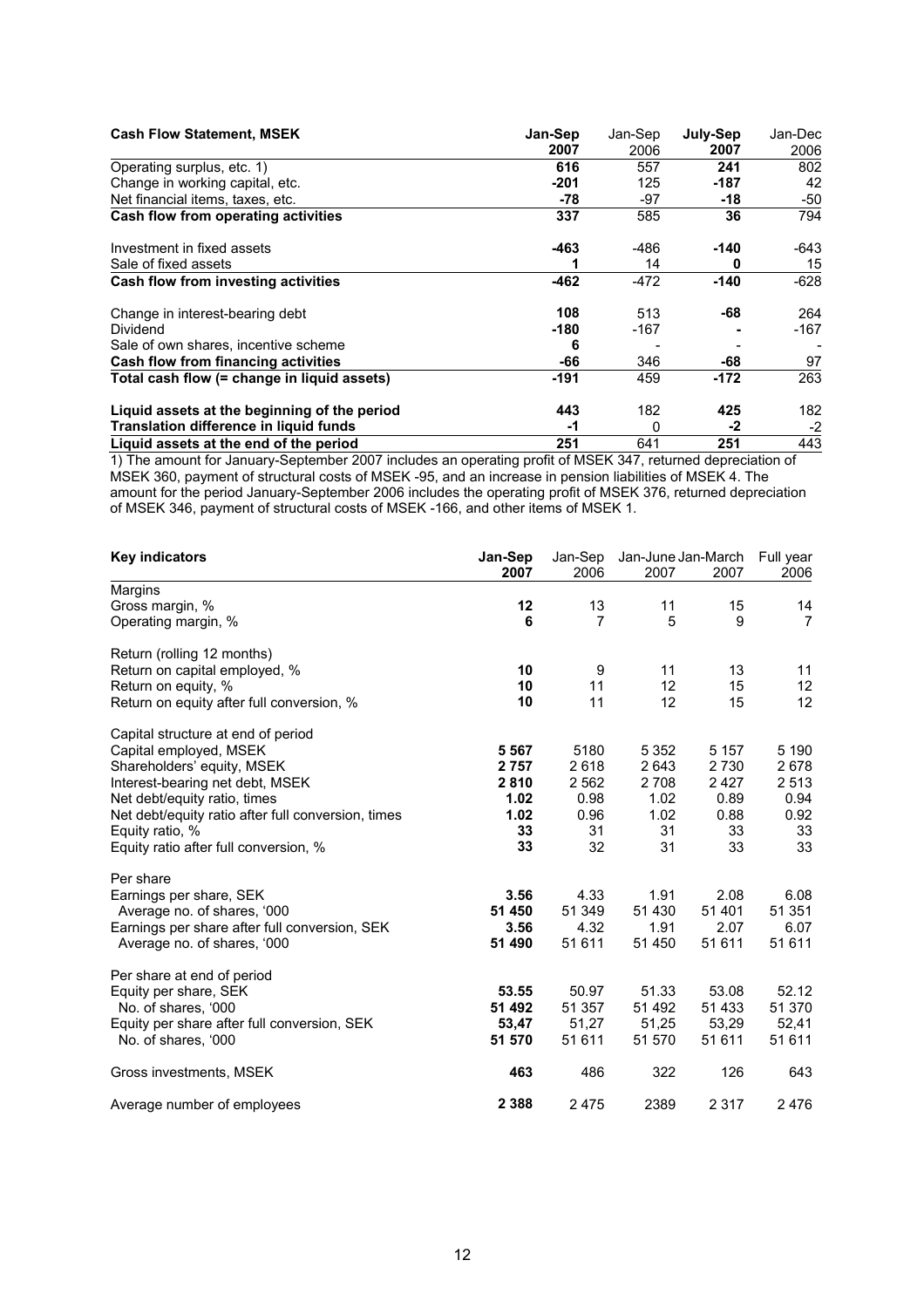## **Parent company**

| <b>Summarised income statement</b>       | 3 months | 9 months | <b>Full year</b> |         |
|------------------------------------------|----------|----------|------------------|---------|
| <b>MSEK</b>                              | Juli-sep | Jan-sep  | Jan-sep          | Jan-dec |
|                                          | 2007     | 2007     | 2006             | 2006    |
| Operating income                         | 906      | 2480     | 2455             | 3 3 1 1 |
| Operating expenses                       | -828     | $-2408$  | $-2277$          | $-3010$ |
| <b>Operating profit/loss</b>             | 78       | 72       | 178              | 301     |
| <b>Financial items</b>                   | -49      | -97      | -50              | $-110$  |
| <b>Profit/loss after financial items</b> | 29       | $-25$    | 128              | 191     |
| Appropriations                           |          | ۰        |                  | 1 3 3 0 |
| Profit/loss before tax                   | 29       | $-25$    | 128              | 1521    |
| Tax                                      | -8       | 9        | -36              | $-432$  |
| Net profit/loss                          | 21       | -16      | 92               | 1089    |

| <b>Summarised balance sheet, MSEK</b>                  | 30 Sep  | 30 Sep  | 30 June | 31 Dec  |
|--------------------------------------------------------|---------|---------|---------|---------|
| <b>MSEK</b>                                            | 2007    | 2006    | 2007    | 2006    |
| Fixed assets                                           | 4 1 3 7 | 4 5 2 3 | 4 1 2 2 | 4 1 3 6 |
| Current assets                                         | 2 180   | 2435    | 2036    | 2 189   |
| <b>Total assets</b>                                    | 6317    | 6958    | 6 1 5 8 | 6 3 2 5 |
| Shareholders' equity                                   | 1666    | 1 198   | 1645    | 1849    |
| Untaxed reserves                                       |         | 1 330   |         |         |
| <b>Provisions</b>                                      | 684     | 546     | 716     | 754     |
| Long-term liabilities                                  | 2 143   | 2448    | 1970    | 1809    |
| <b>Current liabilities</b>                             | 1824    | 1436    | 1827    | 1913    |
| Total shareholders' equity, provisions and liabilities | 6317    | 6958    | 6 1 5 8 | 6 3 2 5 |